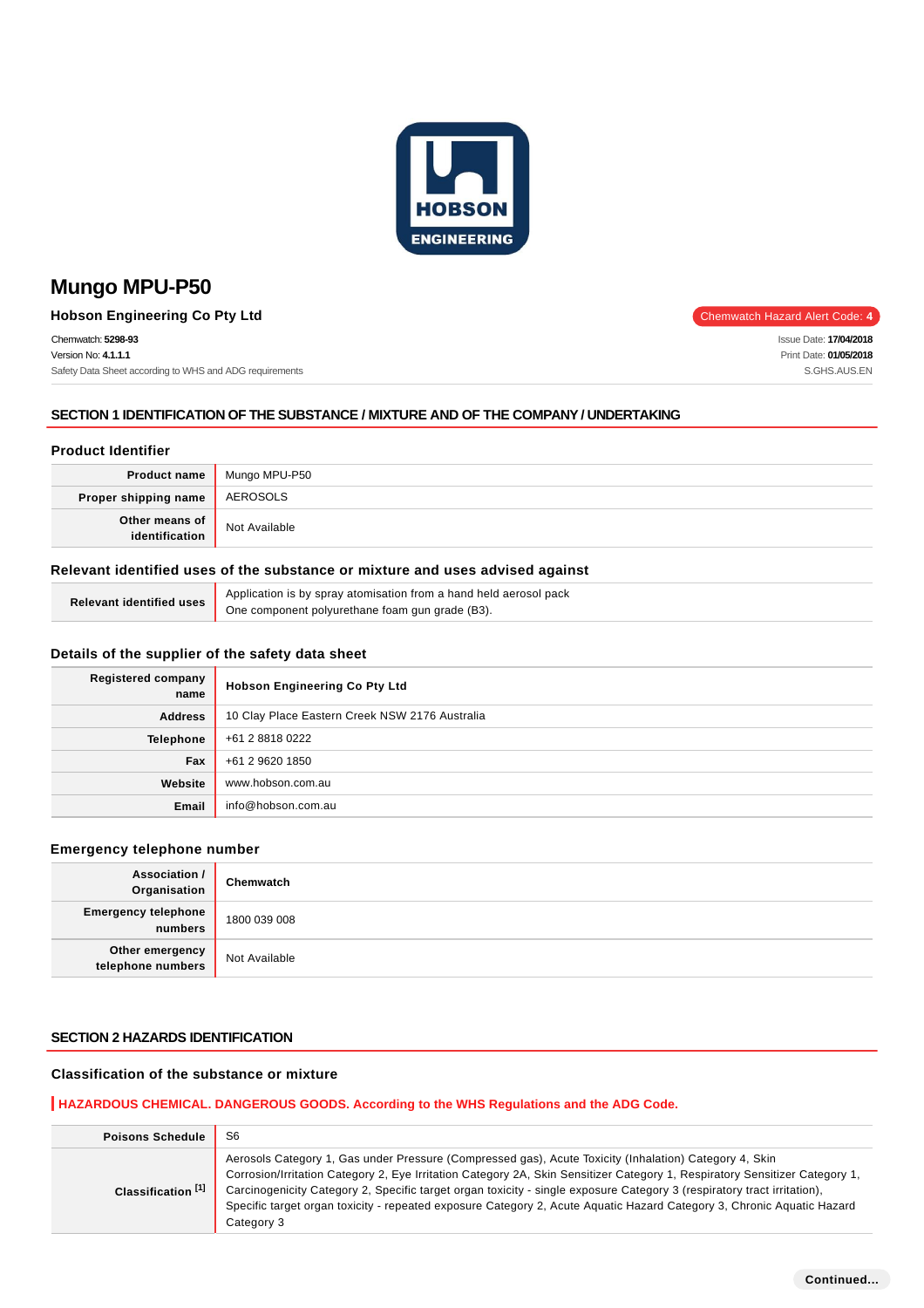| Legend:                                      | 1. Classified by Chemwatch; 2. Classification drawn from HSIS; 3. Classification drawn from EC Directive 1272/2008 -<br>Annex VI |  |  |
|----------------------------------------------|----------------------------------------------------------------------------------------------------------------------------------|--|--|
| <b>Label elements</b>                        |                                                                                                                                  |  |  |
| Hazard pictogram(s)                          |                                                                                                                                  |  |  |
| <b>SIGNAL WORD</b>                           | <b>DANGER</b>                                                                                                                    |  |  |
| Hazard statement(s)                          |                                                                                                                                  |  |  |
| H222                                         | Extremely flammable aerosol.                                                                                                     |  |  |
| H280                                         | Contains gas under pressure; may explode if heated.                                                                              |  |  |
| H332                                         | Harmful if inhaled.                                                                                                              |  |  |
| H315                                         | Causes skin irritation.                                                                                                          |  |  |
| H319                                         | Causes serious eye irritation.                                                                                                   |  |  |
| H317                                         | May cause an allergic skin reaction.                                                                                             |  |  |
| H334                                         | May cause allergy or asthma symptoms or breathing difficulties if inhaled.                                                       |  |  |
| H351                                         | Suspected of causing cancer.                                                                                                     |  |  |
| H335                                         | May cause respiratory irritation.                                                                                                |  |  |
| H373                                         | May cause damage to organs through prolonged or repeated exposure.                                                               |  |  |
| H412                                         | Harmful to aquatic life with long lasting effects.                                                                               |  |  |
| <b>AUH044</b>                                | Risk of explosion if heated under confinement.                                                                                   |  |  |
| <b>Precautionary statement(s) Prevention</b> |                                                                                                                                  |  |  |
| P <sub>201</sub>                             | Obtain special instructions before use.                                                                                          |  |  |
| P210                                         | Keep away from heat/sparks/open flames/hot surfaces. - No smoking.                                                               |  |  |
| P211                                         | Do not spray on an open flame or other ignition source.                                                                          |  |  |
| P <sub>251</sub>                             | Pressurized container: Do not pierce or burn, even after use.                                                                    |  |  |
| P260                                         | Do not breathe dust/fume/gas/mist/vapours/spray.                                                                                 |  |  |
| P271                                         | Use only outdoors or in a well-ventilated area.                                                                                  |  |  |

| F411             | OSE ONly Outdoors of the well-vehillated area.                             |
|------------------|----------------------------------------------------------------------------|
| P280             | Wear protective gloves/protective clothing/eye protection/face protection. |
| P281             | Use personal protective equipment as required.                             |
| P <sub>285</sub> | In case of inadequate ventilation wear respiratory protection.             |
| P <sub>273</sub> | Avoid release to the environment.                                          |
| P272             | Contaminated work clothing should not be allowed out of the workplace.     |

# **Precautionary statement(s) Response**

| P304+P340      | IF INHALED: Remove victim to fresh air and keep at rest in a position comfortable for breathing.                                    |  |
|----------------|-------------------------------------------------------------------------------------------------------------------------------------|--|
| P308+P313      | IF exposed or concerned: Get medical advice/attention.                                                                              |  |
| P342+P311      | If experiencing respiratory symptoms: Call a POISON CENTER or doctor/physician.                                                     |  |
| P362           | Take off contaminated clothing and wash before reuse.                                                                               |  |
| P302+P352      | IF ON SKIN: Wash with plenty of soap and water.                                                                                     |  |
| P305+P351+P338 | IF IN EYES: Rinse cautiously with water for several minutes. Remove contact lenses, if present and easy to do.<br>Continue rinsing. |  |
| P312           | Call a POISON CENTER or doctor/physician if you feel unwell.                                                                        |  |
| P333+P313      | If skin irritation or rash occurs: Get medical advice/attention.                                                                    |  |
| P337+P313      | If eye irritation persists: Get medical advice/attention.                                                                           |  |

# **Precautionary statement(s) Storage**

| P405        | Store locked up.                                                             |  |
|-------------|------------------------------------------------------------------------------|--|
| P410+P403   | Protect from sunlight. Store in a well-ventilated place.                     |  |
| $P410+P412$ | Protect from sunlight. Do not expose to temperatures exceeding 50 °C/122 °F. |  |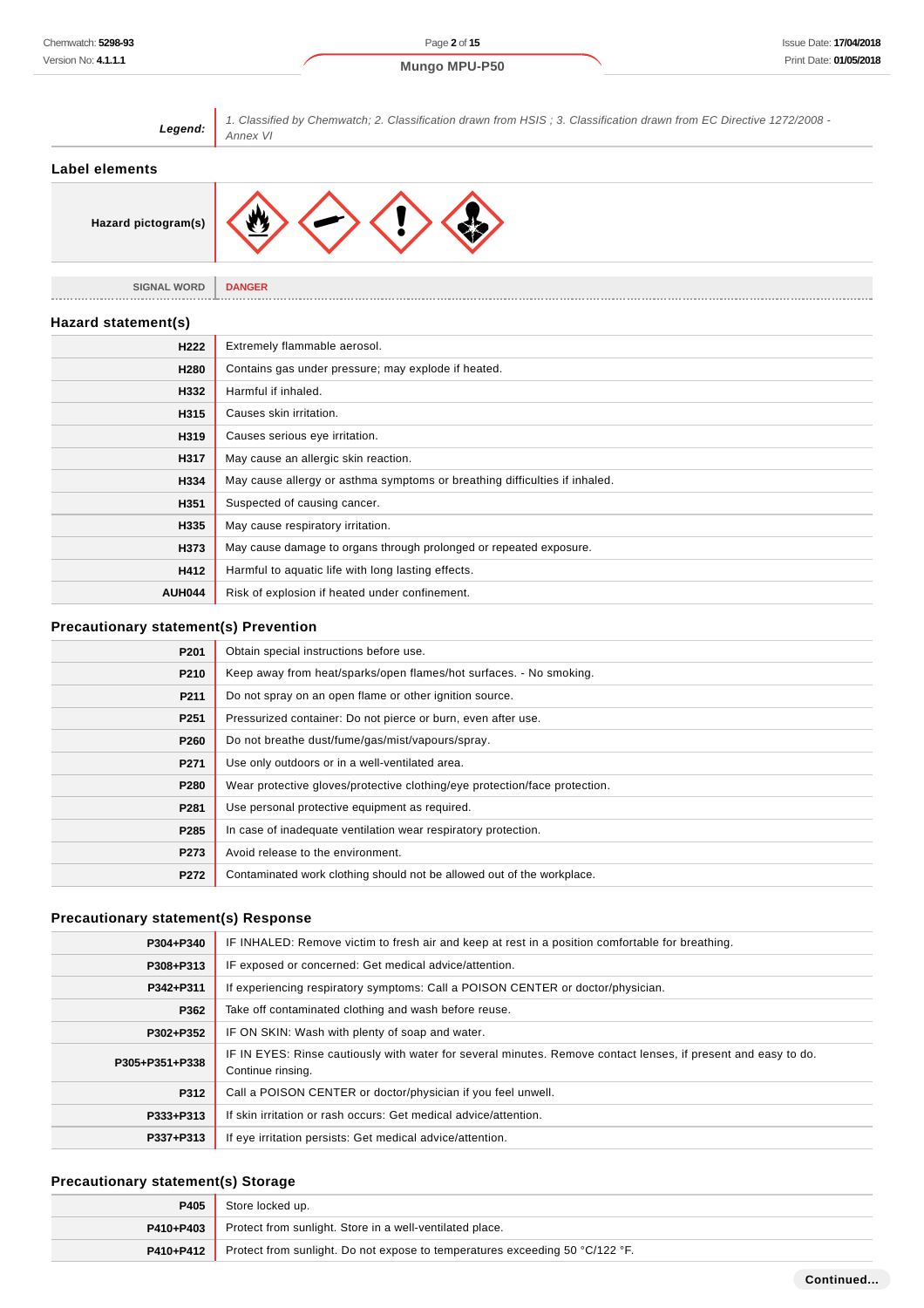**P403+P233** Store in a well-ventilated place. Keep container tightly closed.

### **Precautionary statement(s) Disposal**

**P501** Dispose of contents/container in accordance with local regulations.

### **SECTION 3 COMPOSITION / INFORMATION ON INGREDIENTS**

#### **Substances**

See section below for composition of Mixtures

#### **Mixtures**

| <b>CAS No</b> | %[weight] | <b>Name</b>                                                |
|---------------|-----------|------------------------------------------------------------|
| 9016-87-9     | $30 - 40$ | polymeric diphenylmethane diisocyanate                     |
| 85535-85-9    | $10 - 20$ | C14-17 alkanes, chlorinated-, chlorinated paraffin 52, 58% |
| 13674-84-5    | $1 - 5$   | tris(2-chloroisopropyl)phosphate                           |
| 115-10-6      | $5 - 15$  | dimethyl ether                                             |
| 68476-85-7.   | $1 - 15$  | hydrocarbon propellant                                     |
|               | balance   | Ingredients determined not to be hazardous                 |

#### **SECTION 4 FIRST AID MEASURES**

#### **Description of first aid measures**

| <b>Eye Contact</b>  | If aerosols come in contact with the eyes:<br>Immediately hold the eyelids apart and flush the eye with fresh running water.<br>Ensure complete irrigation of the eye by keeping eyelids apart and away from eye and moving the eyelids by<br>occasionally lifting the upper and lower lids.<br>► Seek medical attention without delay; if pain persists or recurs seek medical attention.<br>► Removal of contact lenses after an eye injury should only be undertaken by skilled personnel.                                                  |  |  |
|---------------------|------------------------------------------------------------------------------------------------------------------------------------------------------------------------------------------------------------------------------------------------------------------------------------------------------------------------------------------------------------------------------------------------------------------------------------------------------------------------------------------------------------------------------------------------|--|--|
| <b>Skin Contact</b> | If skin contact occurs:<br>Inmediately remove all contaminated clothing, including footwear.<br>Flush skin and hair with running water (and soap if available).<br>▶ Seek medical attention in event of irritation.                                                                                                                                                                                                                                                                                                                            |  |  |
| Inhalation          | If aerosols, fumes or combustion products are inhaled:<br>Remove to fresh air.<br>Lay patient down. Keep warm and rested.<br>► Prostheses such as false teeth, which may block airway, should be removed, where possible, prior to initiating first aid<br>procedures.<br>If breathing is shallow or has stopped, ensure clear airway and apply resuscitation, preferably with a demand valve<br>resuscitator, bag-valve mask device, or pocket mask as trained. Perform CPR if necessary.<br>Transport to hospital, or doctor.                |  |  |
| Ingestion           | Not considered a normal route of entry.<br>If swallowed do <b>NOT</b> induce vomiting.<br>If vomiting occurs, lean patient forward or place on left side (head-down position, if possible) to maintain open airway<br>and prevent aspiration.<br>• Observe the patient carefully.<br>► Never give liquid to a person showing signs of being sleepy or with reduced awareness; i.e. becoming unconscious.<br>Give water to rinse out mouth, then provide liquid slowly and as much as casualty can comfortably drink.<br>▶ Seek medical advice. |  |  |

#### **Indication of any immediate medical attention and special treatment needed**

#### Treat symptomatically.

For sub-chronic and chronic exposures to isocyanates:

- This material may be a potent pulmonary sensitiser which causes bronchospasm even in patients without prior airway hyperreactivity.
- Clinical symptoms of exposure involve mucosal irritation of respiratory and gastrointestinal tracts.
- Conjunctival irritation, skin inflammation (erythema, pain vesiculation) and gastrointestinal disturbances occur soon after exposure.
- Pulmonary symptoms include cough, burning, substernal pain and dyspnoea.
- Some cross-sensitivity occurs between different isocyanates.
- Noncardiogenic pulmonary oedema and bronchospasm are the most serious consequences of exposure. Markedly symptomatic patients should receive oxygen, ventilatory support and an intravenous line.
- Treatment for asthma includes inhaled sympathomimetics (epinephrine [adrenalin], terbutaline) and steroids.
- Activated charcoal (1 g/kg) and a cathartic (sorbitol, magnesium citrate) may be useful for ingestion.
- Mydriatics, systemic analgesics and topical antibiotics (Sulamyd) may be used for corneal abrasions.
- ▶ There is no effective therapy for sensitised workers.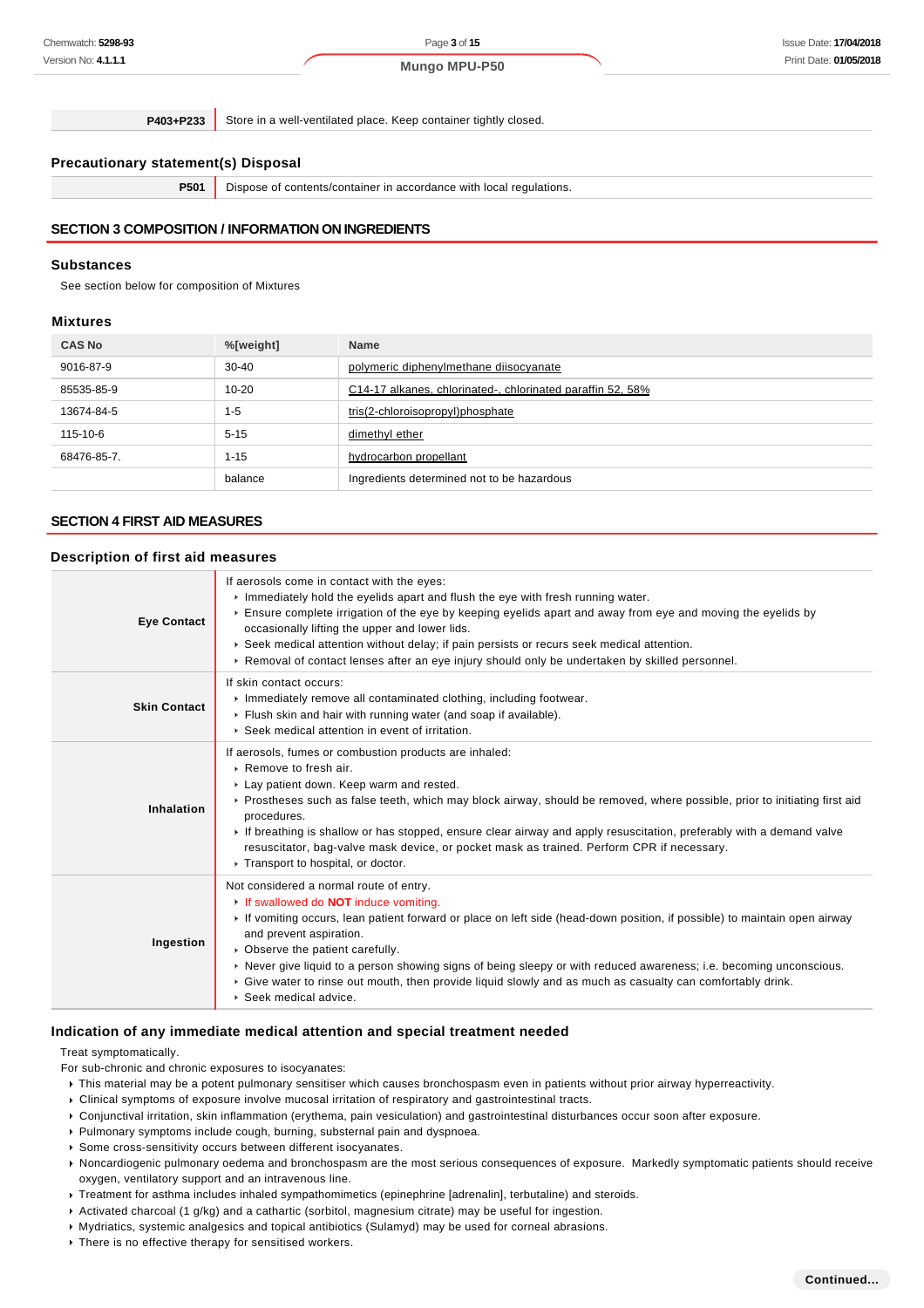#### [Ellenhorn and Barceloux; Medical Toxicology]

**NOTE:** Isocyanates cause airway restriction in naive individuals with the degree of response dependant on the concentration and duration of exposure. They induce smooth muscle contraction which leads to bronchoconstrictive episodes. Acute changes in lung function, such as decreased FEV1, may not represent sensitivity.

[Karol & Jin, Frontiers in Molecular Toxicology, pp 56-61, 1992]

Personnel who work with isocyanates, isocyanate prepolymers or polyisocyanates should have a pre-placement medical examination and periodic examinations thereafter, including a pulmonary function test. Anyone with a medical history of chronic respiratory disease, asthmatic or bronchial attacks, indications of allergic responses, recurrent eczema or sensitisation conditions of the skin should not handle or work with isocyanates. Anyone who develops chronic respiratory distress when working with isocyanates should be removed from exposure and examined by a physician. Further exposure must be avoided if a sensitivity to isocyanates or polyisocyanates has developed.

#### **SECTION 5 FIREFIGHTING MEASURES**

#### **Extinguishing media**

**SMALL FIRE:**

Water spray, dry chemical or CO2

**LARGE FIRE:**

Water spray or fog.

### **Special hazards arising from the substrate or mixture**

| Special nazards arising from the substrate or mixture |                                                                                                                                                                                                                                                                                                                                                                                                                                                                                                                                                                                                                                                                                                                                                                                                                    |  |
|-------------------------------------------------------|--------------------------------------------------------------------------------------------------------------------------------------------------------------------------------------------------------------------------------------------------------------------------------------------------------------------------------------------------------------------------------------------------------------------------------------------------------------------------------------------------------------------------------------------------------------------------------------------------------------------------------------------------------------------------------------------------------------------------------------------------------------------------------------------------------------------|--|
| <b>Fire Incompatibility</b>                           | ► Avoid contamination with oxidising agents i.e. nitrates, oxidising acids, chlorine bleaches, pool chlorine etc. as ignition<br>may result                                                                                                                                                                                                                                                                                                                                                                                                                                                                                                                                                                                                                                                                        |  |
| <b>Advice for firefighters</b>                        |                                                                                                                                                                                                                                                                                                                                                                                                                                                                                                                                                                                                                                                                                                                                                                                                                    |  |
| <b>Fire Fighting</b>                                  | Alert Fire Brigade and tell them location and nature of hazard.<br>May be violently or explosively reactive.<br>▶ Wear breathing apparatus plus protective gloves.<br>▶ Prevent, by any means available, spillage from entering drains or water course.<br>If safe, switch off electrical equipment until vapour fire hazard removed.<br>▶ Use water delivered as a fine spray to control fire and cool adjacent area.<br>DO NOT approach containers suspected to be hot.<br>► Cool fire exposed containers with water spray from a protected location.<br>If safe to do so, remove containers from path of fire.<br>Equipment should be thoroughly decontaminated after use.                                                                                                                                      |  |
| <b>Fire/Explosion Hazard</b>                          | Liquid and vapour are highly flammable.<br>Severe fire hazard when exposed to heat or flame.<br>▶ Vapour forms an explosive mixture with air.<br>► Severe explosion hazard, in the form of vapour, when exposed to flame or spark.<br>▶ Vapour may travel a considerable distance to source of ignition.<br>► Heating may cause expansion or decomposition with violent container rupture.<br>Aerosol cans may explode on exposure to naked flames.<br>Rupturing containers may rocket and scatter burning materials.<br>Hazards may not be restricted to pressure effects.<br>May emit acrid, poisonous or corrosive fumes.<br>• On combustion, may emit toxic fumes of carbon monoxide (CO).<br>Combustion products include:<br>carbon dioxide (CO2)<br>isocyanates<br>hydrogen cyanide<br>nitrogen oxides (NOx) |  |

**HAZCHEM** 2Y

#### **SECTION 6 ACCIDENTAL RELEASE MEASURES**

,

**Personal precautions, protective equipment and emergency procedures**

phosphorus oxides (POx)

other pyrolysis products typical of burning organic material.

See section 8

**Environmental precautions**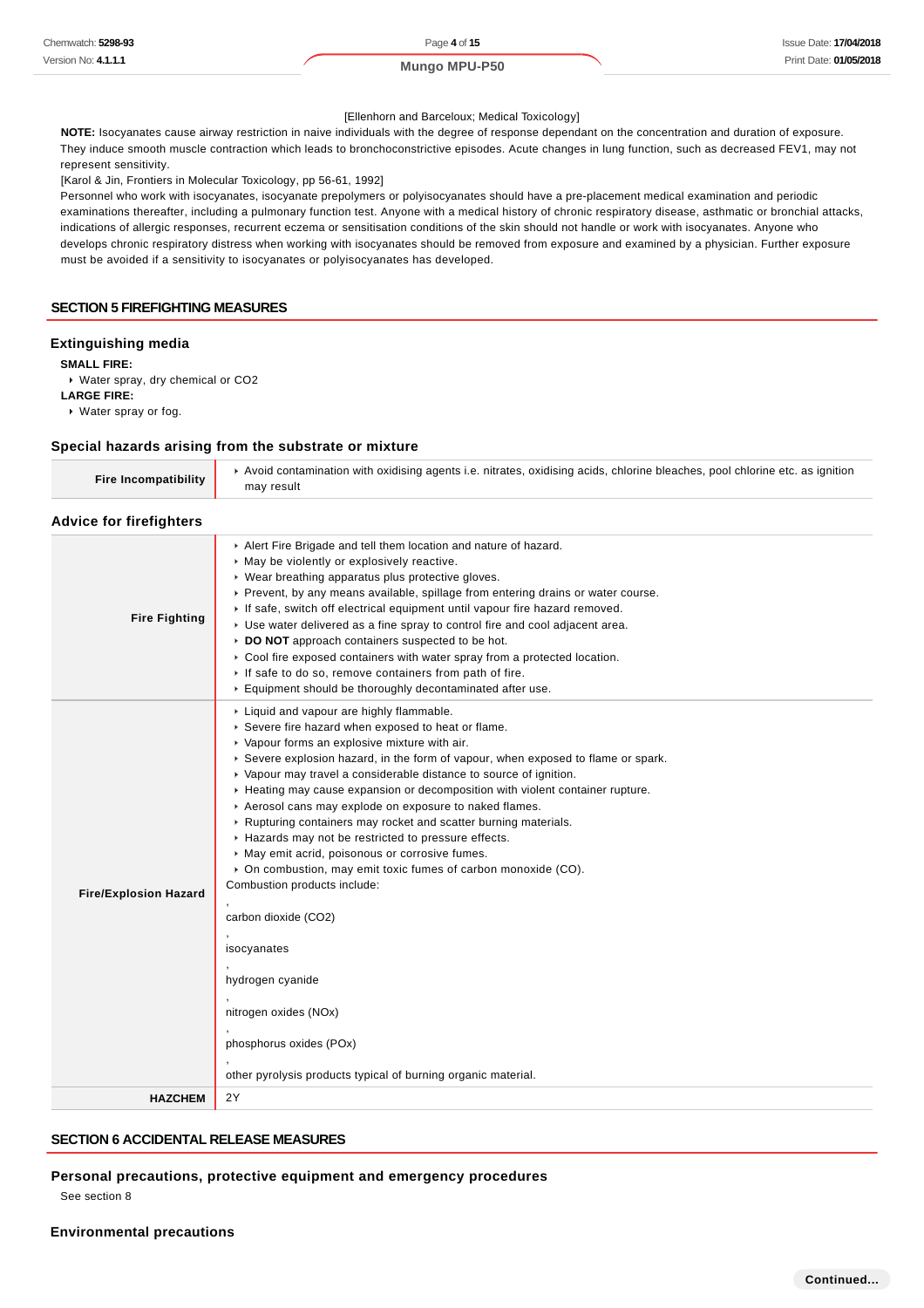#### See section 12

### **Methods and material for containment and cleaning up**

| <b>Minor Spills</b> | Clean up all spills immediately.<br>Avoid breathing vapours and contact with skin and eyes.<br>• Wear protective clothing, impervious gloves and safety glasses.<br>Shut off all possible sources of ignition and increase ventilation.<br>▶ Wipe up.<br>If safe, damaged cans should be placed in a container outdoors, away from all ignition sources, until pressure has<br>dissipated.<br>• Undamaged cans should be gathered and stowed safely.                                                                                                                                                                                                                                                                                                                                                                       |
|---------------------|----------------------------------------------------------------------------------------------------------------------------------------------------------------------------------------------------------------------------------------------------------------------------------------------------------------------------------------------------------------------------------------------------------------------------------------------------------------------------------------------------------------------------------------------------------------------------------------------------------------------------------------------------------------------------------------------------------------------------------------------------------------------------------------------------------------------------|
| <b>Major Spills</b> | • Clear area of personnel and move upwind.<br>Alert Fire Brigade and tell them location and nature of hazard.<br>• May be violently or explosively reactive.<br>• Wear breathing apparatus plus protective gloves.<br>▶ Prevent, by any means available, spillage from entering drains or water courses<br>• No smoking, naked lights or ignition sources.<br>Increase ventilation.<br>▶ Stop leak if safe to do so.<br>• Water spray or fog may be used to disperse / absorb vapour.<br>Absorb or cover spill with sand, earth, inert materials or vermiculite.<br>If safe, damaged cans should be placed in a container outdoors, away from ignition sources, until pressure has<br>dissipated.<br>• Undamaged cans should be gathered and stowed safely.<br>• Collect residues and seal in labelled drums for disposal. |

Personal Protective Equipment advice is contained in Section 8 of the SDS.

### **SECTION 7 HANDLING AND STORAGE**

#### **Precautions for safe handling**

| Safe handling            | Avoid all personal contact, including inhalation.<br>• Wear protective clothing when risk of exposure occurs.<br>▶ Use in a well-ventilated area.<br>▶ Prevent concentration in hollows and sumps.<br>DO NOT enter confined spaces until atmosphere has been checked.<br>Avoid smoking, naked lights or ignition sources.<br>Avoid contact with incompatible materials.<br>V When handling, DO NOT eat, drink or smoke.<br>DO NOT incinerate or puncture aerosol cans.<br>DO NOT spray directly on humans, exposed food or food utensils.<br>Avoid physical damage to containers.<br>Always wash hands with soap and water after handling.<br>▶ Work clothes should be laundered separately.<br>▶ Use good occupational work practice.<br>▶ Observe manufacturer's storage and handling recommendations contained within this SDS.<br>Atmosphere should be regularly checked against established exposure standards to ensure safe working conditions are<br>maintained. |
|--------------------------|--------------------------------------------------------------------------------------------------------------------------------------------------------------------------------------------------------------------------------------------------------------------------------------------------------------------------------------------------------------------------------------------------------------------------------------------------------------------------------------------------------------------------------------------------------------------------------------------------------------------------------------------------------------------------------------------------------------------------------------------------------------------------------------------------------------------------------------------------------------------------------------------------------------------------------------------------------------------------|
| <b>Other information</b> | ▶ Store below 38 deg. C.<br>► Keep dry to avoid corrosion of cans. Corrosion may result in container perforation and internal pressure may eject<br>contents of can<br>Store in original containers in approved flammable liquid storage area.<br>DO NOT store in pits, depressions, basements or areas where vapours may be trapped.<br>• No smoking, naked lights, heat or ignition sources.<br>▶ Keep containers securely sealed. Contents under pressure.<br>Store away from incompatible materials.<br>Store in a cool, dry, well ventilated area.<br>Avoid storage at temperatures higher than 40 deg C.<br>$\triangleright$ Store in an upright position.<br>▶ Protect containers against physical damage.<br>• Check regularly for spills and leaks.<br>► Observe manufacturer's storage and handling recommendations contained within this SDS.                                                                                                                 |

#### **Conditions for safe storage, including any incompatibilities**

| Suitable container | Aerosol dispenser.                            |
|--------------------|-----------------------------------------------|
|                    | • Check that containers are clearly labelled. |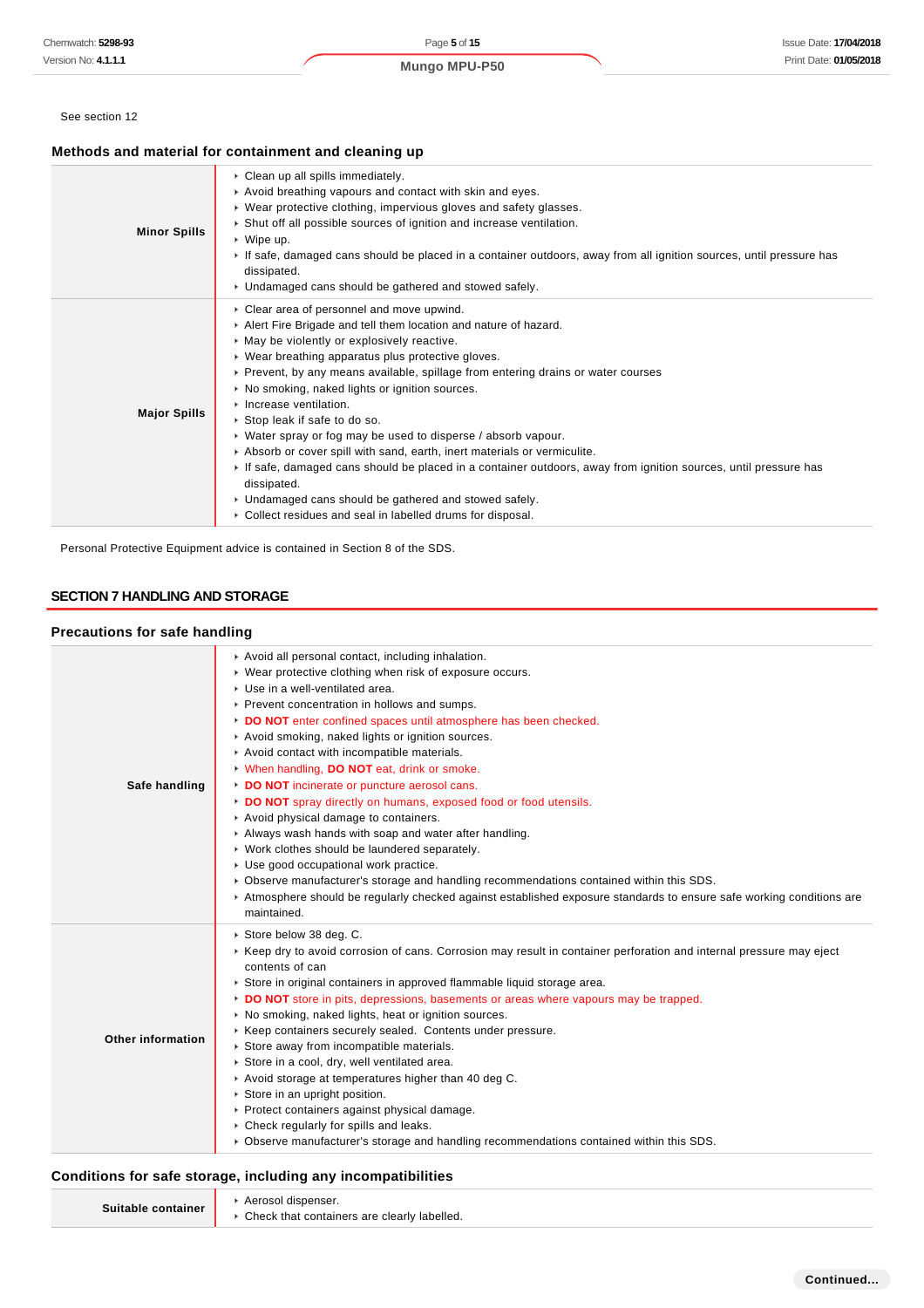**Storage incompatibility**

 $\blacktriangleright$  Avoid reaction with oxidising agents

Avoid strong acids, bases.

## **SECTION 8 EXPOSURE CONTROLS / PERSONAL PROTECTION**

### **Control parameters**

# **OCCUPATIONAL EXPOSURE LIMITS (OEL)**

# **INGREDIENT DATA**

| <b>Source</b>                          | Ingredient                                | <b>Material name</b>             | <b>TWA</b>                | <b>STEL</b>                | Peak                    | <b>Notes</b>     |
|----------------------------------------|-------------------------------------------|----------------------------------|---------------------------|----------------------------|-------------------------|------------------|
| Australia Exposure<br><b>Standards</b> | polymeric diphenylmethane<br>diisocyanate | Isocyanates, all<br>$(as-NCO)$   | $0.02 \text{ mg/m}$ 3     | $0.07$ mg/m $3$            | <b>Not</b><br>Available | Not<br>Available |
| Australia Exposure<br><b>Standards</b> | dimethyl ether                            | Dimethyl ether                   | 760 mg/m3 /<br>$400$ ppm  | 950 mg/m $3/$<br>$500$ ppm | Not<br>Available        | Not<br>Available |
| Australia Exposure<br><b>Standards</b> | hydrocarbon propellant                    | LPG (liquified<br>petroleum gas) | 1800 mg/m3/<br>$1000$ ppm | Not Available              | Not<br>Available        | Not<br>Available |

## **EMERGENCY LIMITS**

| Ingredient                                                       | <b>Material name</b>                                                             |               | TEEL-1        | TEEL-2              | TEEL-3              |
|------------------------------------------------------------------|----------------------------------------------------------------------------------|---------------|---------------|---------------------|---------------------|
| polymeric diphenylmethane<br>diisocyanate                        | Polymethylene polyphenyl isocyanate; (Polymeric diphenylmethane<br>diisocyanate) |               | 0.15<br>mg/m3 | $3.6$ mg/m $3$      | $22 \text{ mg/m}$   |
| dimethyl ether                                                   | Methyl ether; (Dimethyl ether)                                                   |               | 3,000 ppm     | 3800 ppm            | 7200 ppm            |
| hydrocarbon propellant                                           | Liquified petroleum gas; (L.P.G.)                                                |               | 65,000<br>ppm | $2.30E + 05$<br>ppm | $4.00E + 05$<br>ppm |
|                                                                  |                                                                                  |               |               |                     |                     |
| Ingredient                                                       | <b>Original IDLH</b><br><b>Revised IDLH</b>                                      |               |               |                     |                     |
| polymeric diphenylmethane<br>diisocyanate                        | Not Available                                                                    | Not Available |               |                     |                     |
| C14-17 alkanes,<br>chlorinated-, chlorinated<br>paraffin 52, 58% | Not Available                                                                    | Not Available |               |                     |                     |
| tris $(2 -$<br>chloroisopropyl)phosphate                         | Not Available                                                                    | Not Available |               |                     |                     |
| dimethyl ether                                                   | Not Available                                                                    | Not Available |               |                     |                     |
| hydrocarbon propellant                                           | $2,000$ [LEL] ppm                                                                | Not Available |               |                     |                     |

### **Exposure controls**

| Appropriate engineering<br>controls                                                                                             | Use in a well-ventilated area<br>General exhaust is adequate under normal operating conditions.<br>Local exhaust ventilation may be required for safe working, i.e. to keep exposures below required standards, otherwise<br>PPE is required.                                                                                                                                                                                                                                                                                                                                                                                                                                                                                                                                                                                                                                                                                                                                      |  |  |
|---------------------------------------------------------------------------------------------------------------------------------|------------------------------------------------------------------------------------------------------------------------------------------------------------------------------------------------------------------------------------------------------------------------------------------------------------------------------------------------------------------------------------------------------------------------------------------------------------------------------------------------------------------------------------------------------------------------------------------------------------------------------------------------------------------------------------------------------------------------------------------------------------------------------------------------------------------------------------------------------------------------------------------------------------------------------------------------------------------------------------|--|--|
| <b>Personal protection</b>                                                                                                      | T                                                                                                                                                                                                                                                                                                                                                                                                                                                                                                                                                                                                                                                                                                                                                                                                                                                                                                                                                                                  |  |  |
| Eye and face protection                                                                                                         | Safety glasses with side shields; or as required,<br>Chemical goggles.<br>► Contact lenses may pose a special hazard; soft contact lenses may absorb and concentrate irritants. A written policy<br>document, describing the wearing of lenses or restrictions on use, should be created for each workplace or task. This<br>should include a review of lens absorption and adsorption for the class of chemicals in use and an account of injury<br>experience. Medical and first-aid personnel should be trained in their removal and suitable equipment should be readily<br>available. In the event of chemical exposure, begin eye irrigation immediately and remove contact lens as soon as<br>practicable. Lens should be removed at the first signs of eye redness or irritation - lens should be removed in a clean<br>environment only after workers have washed hands thoroughly. [CDC NIOSH Current Intelligence Bulletin 59], [AS/NZS<br>1336 or national equivalent] |  |  |
| <b>Skin protection</b>                                                                                                          | See Hand protection below                                                                                                                                                                                                                                                                                                                                                                                                                                                                                                                                                                                                                                                                                                                                                                                                                                                                                                                                                          |  |  |
| ▶ Wear chemical protective gloves, e.g. PVC.<br>Hands/feet protection<br>▶ Wear safety footwear or safety gumboots, e.g. Rubber |                                                                                                                                                                                                                                                                                                                                                                                                                                                                                                                                                                                                                                                                                                                                                                                                                                                                                                                                                                                    |  |  |
| <b>Body protection</b>                                                                                                          | See Other protection below                                                                                                                                                                                                                                                                                                                                                                                                                                                                                                                                                                                                                                                                                                                                                                                                                                                                                                                                                         |  |  |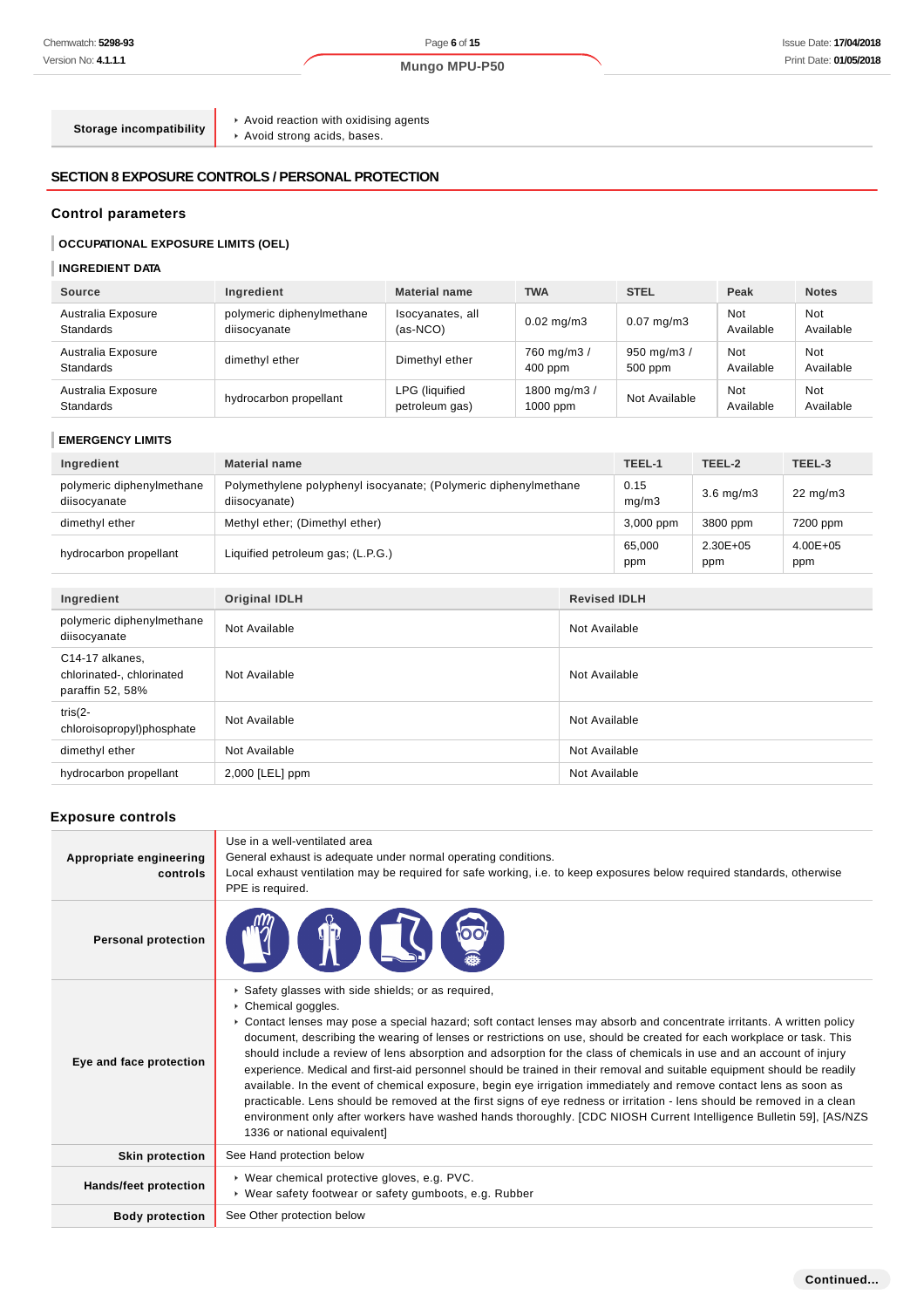Page **7** of **15 Mungo MPU-P50**

| Other protection | ▶ Overalls.<br>▶ P.V.C. apron.<br>▶ Barrier cream.<br>Skin cleansing cream. |
|------------------|-----------------------------------------------------------------------------|
|                  | $\triangleright$ Eye wash unit.                                             |
|                  |                                                                             |

#### **Respiratory protection**

Type AX-P Filter of sufficient capacity. (AS/NZS 1716 & 1715, EN 143:2000 & 149:2001, ANSI Z88 or national equivalent)

### **SECTION 9 PHYSICAL AND CHEMICAL PROPERTIES**

### **Information on basic physical and chemical properties**

| Appearance                                      | Supplied as an aerosol pack. Contents under PRESSURE. Contains highly flammable ether propellant.<br> Liquid with characteristic odour; does not mix with water. |                                                   |                |
|-------------------------------------------------|------------------------------------------------------------------------------------------------------------------------------------------------------------------|---------------------------------------------------|----------------|
|                                                 |                                                                                                                                                                  |                                                   |                |
| <b>Physical state</b>                           | Liquid                                                                                                                                                           | Relative density (Water =<br>1)                   | Not Available  |
| Odour                                           | Not Available                                                                                                                                                    | <b>Partition coefficient</b><br>n-octanol / water | Not Available  |
| <b>Odour threshold</b>                          | Not Available                                                                                                                                                    | Auto-ignition temperature<br>$(^{\circ}C)$        | 199            |
| pH (as supplied)                                | Not Applicable                                                                                                                                                   | Decomposition<br>temperature                      | Not Available  |
| Melting point / freezing<br>point (°C)          | Not Available                                                                                                                                                    | Viscosity (cSt)                                   | Not Available  |
| Initial boiling point and<br>boiling range (°C) | Not Available                                                                                                                                                    | Molecular weight (g/mol)                          | Not Applicable |
| Flash point (°C)                                | Not Available                                                                                                                                                    | <b>Taste</b>                                      | Not Available  |
| <b>Evaporation rate</b>                         | Not Available                                                                                                                                                    | <b>Explosive properties</b>                       | Not Available  |
| Flammability                                    | Not Available                                                                                                                                                    | <b>Oxidising properties</b>                       | Not Available  |
| <b>Upper Explosive Limit</b><br>(%)             | 18.6                                                                                                                                                             | <b>Surface Tension (dyn/cm</b><br>or mN/m)        | Not Available  |
| <b>Lower Explosive Limit</b><br>$(\%)$          | 3.0                                                                                                                                                              | <b>Volatile Component</b><br>(%                   | Not Available  |
| Vapour pressure (kPa)                           | Not Available                                                                                                                                                    | Gas group                                         | Not Available  |
| Solubility in water (g/L)                       | Immiscible                                                                                                                                                       | pH as a solution (1%)                             | Not Applicable |
| Vapour density $(Air = 1)$                      | >1                                                                                                                                                               | VOC g/L                                           | 20.3%          |

#### **SECTION 10 STABILITY AND REACTIVITY**

| Reactivity                                 | See section 7                                                                                                                      |
|--------------------------------------------|------------------------------------------------------------------------------------------------------------------------------------|
| <b>Chemical stability</b>                  | Elevated temperatures.<br>▶ Presence of open flame.<br>▶ Product is considered stable.<br>Hazardous polymerisation will not occur. |
| Possibility of hazardous<br>reactions      | See section 7                                                                                                                      |
| <b>Conditions to avoid</b>                 | See section 7                                                                                                                      |
| Incompatible materials                     | See section 7                                                                                                                      |
| <b>Hazardous</b><br>decomposition products | See section 5                                                                                                                      |

# **SECTION 11 TOXICOLOGICAL INFORMATION**

### **Information on toxicological effects**

| <b>Inhaled</b> | Inhalation of high concentrations of gas/vapour causes lung irritation with coughing and nausea, central nervous<br>depression with headache and dizziness, slowing of reflexes, fatique and inco-ordination.<br>WARNING: Intentional misuse by concentrating/inhaling contents may be lethal.<br>The vapour/mist may be highly irritating to the upper respiratory tract and lungs; the response may be severe enough to |
|----------------|---------------------------------------------------------------------------------------------------------------------------------------------------------------------------------------------------------------------------------------------------------------------------------------------------------------------------------------------------------------------------------------------------------------------------|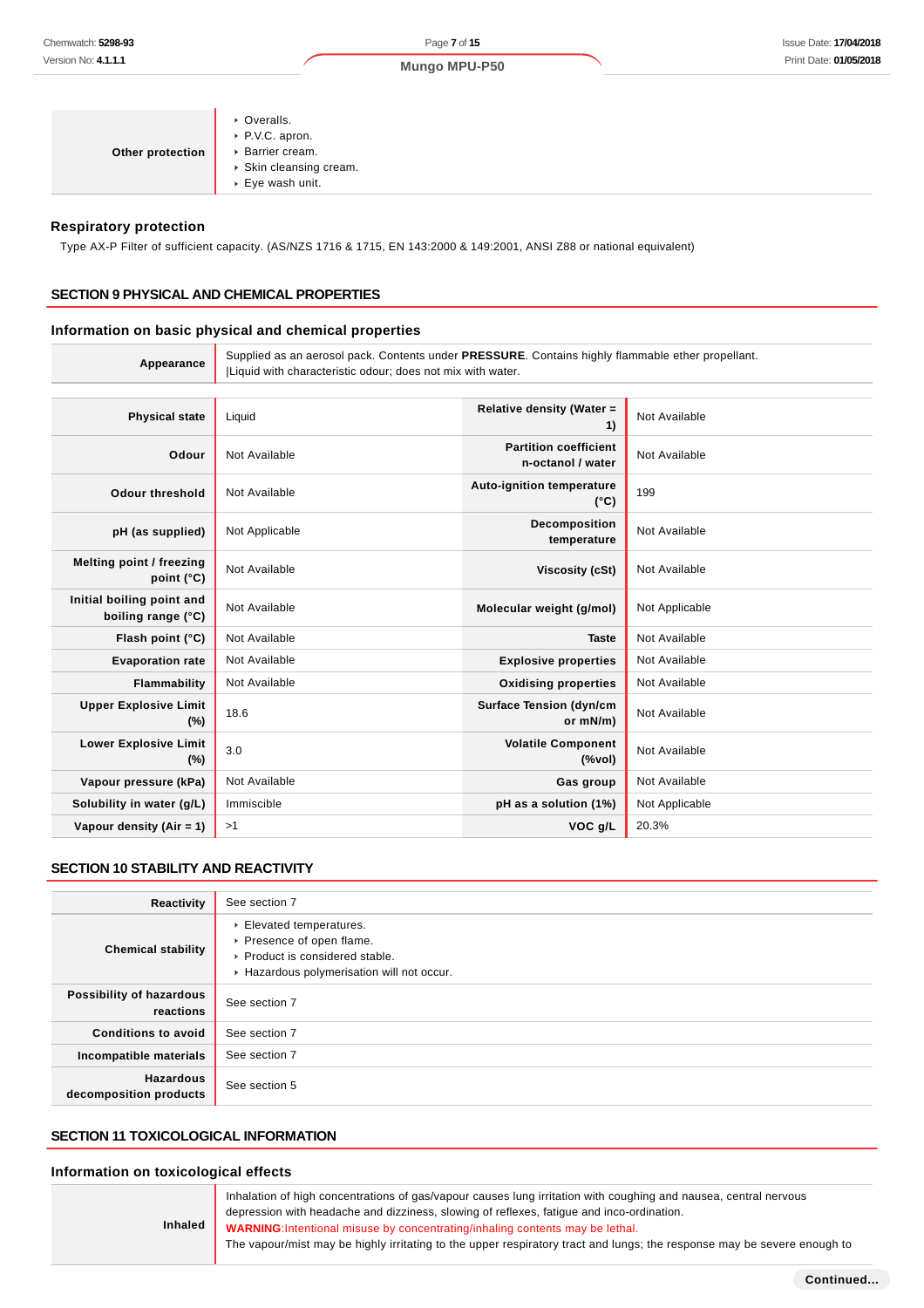|                     | produce bronchitis and pulmonary oedema. Possible neurological symptoms arising from isocyanate exposure include<br>headache, insomnia, euphoria, ataxia, anxiety neurosis, depression and paranoia. Gastrointestinal disturbances are<br>characterised by nausea and vomiting. Pulmonary sensitisation may produce asthmatic reactions ranging from minor<br>breathing difficulties to severe allergic attacks; this may occur following a single acute exposure or may develop without<br>warning for several hours after exposure. Sensitized people can react to very low doses, and should not be allowed to work<br>in situations allowing exposure to this material. Continued exposure of sensitised persons may lead to possible long term<br>respiratory impairment.<br>Inhalation hazard is increased at higher temperatures.                                                                                                                                          |
|---------------------|-----------------------------------------------------------------------------------------------------------------------------------------------------------------------------------------------------------------------------------------------------------------------------------------------------------------------------------------------------------------------------------------------------------------------------------------------------------------------------------------------------------------------------------------------------------------------------------------------------------------------------------------------------------------------------------------------------------------------------------------------------------------------------------------------------------------------------------------------------------------------------------------------------------------------------------------------------------------------------------|
| Ingestion           | Not normally a hazard due to physical form of product.<br>Accidental ingestion of the material may be damaging to the health of the individual.<br>Ingestion may result in nausea, abdominal irritation, pain and vomiting                                                                                                                                                                                                                                                                                                                                                                                                                                                                                                                                                                                                                                                                                                                                                        |
| <b>Skin Contact</b> | This material can cause inflammation of the skin on contact in some persons.                                                                                                                                                                                                                                                                                                                                                                                                                                                                                                                                                                                                                                                                                                                                                                                                                                                                                                      |
| Eye                 | This material can cause eye irritation and damage in some persons.                                                                                                                                                                                                                                                                                                                                                                                                                                                                                                                                                                                                                                                                                                                                                                                                                                                                                                                |
| Chronic             | There has been concern that this material can cause cancer or mutations, but there is not enough data to make an<br>assessment.<br>Skin contact with the material is more likely to cause a sensitisation reaction in some persons compared to the general<br>population.<br>Harmful: danger of serious damage to health by prolonged exposure through inhalation.<br>This material can cause serious damage if one is exposed to it for long periods. It can be assumed that it contains a<br>substance which can produce severe defects.<br>Persons with a history of asthma or other respiratory problems or are known to be sensitised, should not be engaged in<br>any work involving the handling of isocyanates. [CCTRADE-Bayer, APMF]<br>Isocyanate vapours are irritating to the airways and can cause their inflammation, with wheezing, gasping, severe<br>distress, even loss of consciousness and fluid in the lungs. Nervous system symptoms that may occur include |

|                                               | <b>TOXICITY</b>                                                                                        | <b>IRRITATION</b>                                                                                                     |
|-----------------------------------------------|--------------------------------------------------------------------------------------------------------|-----------------------------------------------------------------------------------------------------------------------|
| Mungo MPU-P50                                 | Not Available                                                                                          | Not Available                                                                                                         |
|                                               | <b>TOXICITY</b>                                                                                        | <b>IRRITATION</b>                                                                                                     |
| polymeric                                     | Dermal (rabbit) LD50: >9400 mg/kg <sup>[2]</sup>                                                       | Eye (rabbit): 100 mg - mild                                                                                           |
| diphenylmethane<br>diisocyanate               | Inhalation (rat) LC50: 0.49 mg/l/4h <sup>[2]</sup>                                                     |                                                                                                                       |
|                                               | Oral (rat) LD50: 43000 mg/kg <sup>[2]</sup>                                                            |                                                                                                                       |
| C14-17 alkanes,                               | <b>TOXICITY</b>                                                                                        | <b>IRRITATION</b>                                                                                                     |
| chlorinated-, chlorinated<br>paraffin 52, 58% | Oral (rat) LD50: >4000 mg/kg <sup>[1]</sup>                                                            | Not Available                                                                                                         |
|                                               | <b>TOXICITY</b>                                                                                        | <b>IRRITATION</b>                                                                                                     |
| tris $(2 -$                                   | dermal (rat) LD50: >1.29 mg/kg <sup>[1]</sup>                                                          | Eye (rabbit): non-irritating*                                                                                         |
| chloroisopropyl)phosphate                     | Inhalation (rat) LC50: >7 mg/l4 $h^{[1]}$                                                              | Skin (rabbit): mild (24 h):                                                                                           |
|                                               | Oral (rat) LD50: >500 mg/kg <sup>[1]</sup>                                                             |                                                                                                                       |
|                                               | <b>TOXICITY</b>                                                                                        | <b>IRRITATION</b>                                                                                                     |
| dimethyl ether                                | Inhalation (rat) LC50: 309 mg/l/4H[2]                                                                  | Not Available                                                                                                         |
|                                               | <b>TOXICITY</b>                                                                                        | <b>IRRITATION</b>                                                                                                     |
| hydrocarbon propellant                        | Inhalation (rat) LC50: 84.684 mg/l15 min <sup>[1]</sup>                                                | Not Available                                                                                                         |
|                                               | Inhalation (rat) LC50: 90.171125 mg/l15 min <sup>[1]</sup>                                             |                                                                                                                       |
| Legend:                                       | Unless otherwise specified data extracted from RTECS - Register of Toxic Effect of chemical Substances | 1. Value obtained from Europe ECHA Registered Substances - Acute toxicity 2.* Value obtained from manufacturer's SDS. |

**POLYMERIC DIPHENYLMETHANE DIISOCYANATE**

The following information refers to contact allergens as a group and may not be specific to this product. Contact allergies quickly manifest themselves as contact eczema, more rarely as urticaria or Quincke's oedema. The pathogenesis of contact eczema involves a cell-mediated (T lymphocytes) immune reaction of the delayed type. Other allergic skin reactions, e.g. contact urticaria, involve antibody-mediated immune reactions. The significance of the contact allergen is not simply determined by its sensitisation potential: the distribution of the substance and the opportunities for contact with it are equally important. A weakly sensitising substance which is widely distributed can be a more important allergen than one with stronger sensitising potential with which few individuals come into contact. From a clinical point of view, substances are noteworthy if they produce an allergic test reaction in more than 1% of the persons tested.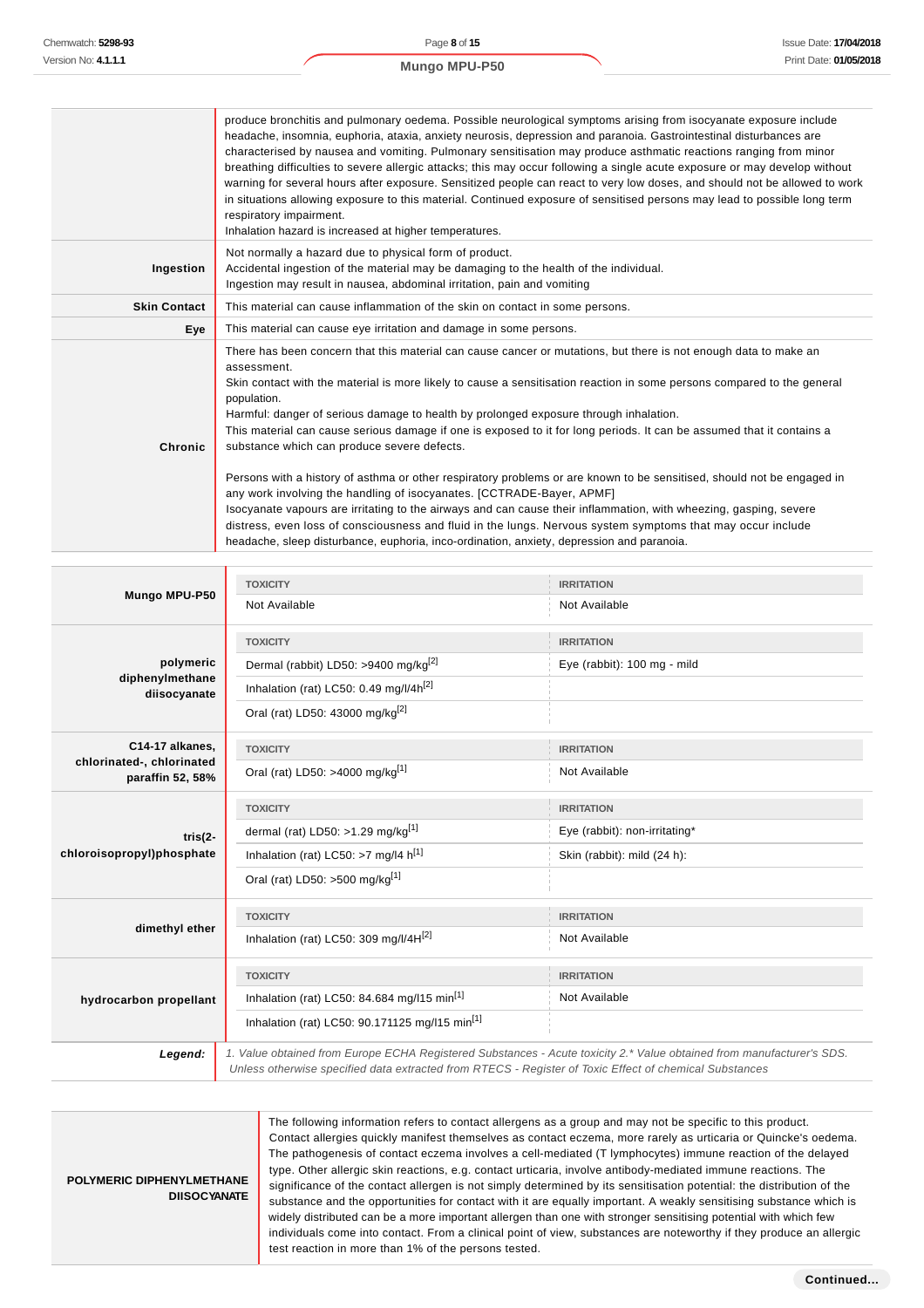| <b>Mungo MPU-P50</b> |
|----------------------|

|                                                                                | Asthma-like symptoms may continue for months or even years after exposure to the material ends. This may be<br>due to a non-allergic condition known as reactive airways dysfunction syndrome (RADS) which can occur after<br>exposure to high levels of highly irritating compound. Main criteria for diagnosing RADS include the absence of<br>previous airways disease in a non-atopic individual, with sudden onset of persistent asthma-like symptoms within<br>minutes to hours of a documented exposure to the irritant. Other criteria for diagnosis of RADS include a<br>reversible airflow pattern on lung function tests, moderate to severe bronchial hyperreactivity on methacholine<br>challenge testing, and the lack of minimal lymphocytic inflammation, without eosinophilia. RADS (or asthma)<br>following an irritating inhalation is an infrequent disorder with rates related to the concentration of and duration of<br>exposure to the irritating substance. On the other hand, industrial bronchitis is a disorder that occurs as a result of<br>exposure due to high concentrations of irritating substance (often particles) and is completely reversible after<br>exposure ceases. The disorder is characterized by difficulty breathing, cough and mucus production.<br>Allergic reactions involving the respiratory tract are usually due to interactions between IgE antibodies and<br>allergens and occur rapidly. Allergic potential of the allergen and period of exposure often determine the severity<br>of symptoms. Some people may be genetically more prone than others, and exposure to other irritants may<br>aggravate symptoms. Allergy causing activity is due to interactions with proteins.<br>Attention should be paid to atopic diathesis, characterised by increased susceptibility to nasal inflammation,<br>asthma and eczema.<br>Exogenous allergic alveolitis is induced essentially by allergen specific immune-complexes of the IgG type;<br>cell-mediated reactions (T lymphocytes) may be involved. Such allergy is of the delayed type with onset up to<br>four hours following exposure.<br>Isocyanate vapours are irritating to the airways and can cause their inflammation, with wheezing, gasping, severe<br>distress, even loss of consciousness and fluid in the lungs. Nervous system symptoms that may occur include<br>headache, sleep disturbance, euphoria, inco-ordination, anxiety, depression and paranoia.<br>The material may produce moderate eye irritation leading to inflammation. Repeated or prolonged exposure to<br>irritants may produce conjunctivitis.<br>Aromatic and aliphatic diisocyanates may cause airway toxicity and skin sensitization. Monomers and<br>prepolymers exhibit similar respiratory effect. Of the several members of diisocyanates tested on experimental<br>animals by inhalation and oral exposure, some caused cancer while others produced a harmless outcome. This<br>group of compounds has therefore been classified as cancer-causing.<br>The substance is classified by IARC as Group 3:<br><b>NOT</b> classifiable as to its carcinogenicity to humans.<br>Evidence of carcinogenicity may be inadequate or limited in animal testing.<br>product |
|--------------------------------------------------------------------------------|--------------------------------------------------------------------------------------------------------------------------------------------------------------------------------------------------------------------------------------------------------------------------------------------------------------------------------------------------------------------------------------------------------------------------------------------------------------------------------------------------------------------------------------------------------------------------------------------------------------------------------------------------------------------------------------------------------------------------------------------------------------------------------------------------------------------------------------------------------------------------------------------------------------------------------------------------------------------------------------------------------------------------------------------------------------------------------------------------------------------------------------------------------------------------------------------------------------------------------------------------------------------------------------------------------------------------------------------------------------------------------------------------------------------------------------------------------------------------------------------------------------------------------------------------------------------------------------------------------------------------------------------------------------------------------------------------------------------------------------------------------------------------------------------------------------------------------------------------------------------------------------------------------------------------------------------------------------------------------------------------------------------------------------------------------------------------------------------------------------------------------------------------------------------------------------------------------------------------------------------------------------------------------------------------------------------------------------------------------------------------------------------------------------------------------------------------------------------------------------------------------------------------------------------------------------------------------------------------------------------------------------------------------------------------------------------------------------------------------------------------------------------------------------------------------------------------------------------------------------------------------------------------------------------------------------------------------------------------------------------------------------------------------------------------------------------------------------------------------------------------------------------------------------------------------------------------------------------------------------------------------------------------|
| C14-17 ALKANES,<br><b>CHLORINATED-, CHLORINATED</b><br><b>PARAFFIN 52, 58%</b> | C12, 60% Chlorinated paraffin is classified by IARC as possibly causing cancer in humans. In experimental<br>animals, oral exposure to its C12, 59% variant plus corn oil produced tumour and early infant death.<br>High molecular weight liquid chloroparaffins are considered to be practically non-harmful. Special consideration<br>should be given to solid grades of the material (eg Cereclor 70) because of relatively high levels of carbon<br>tetrachloride remaining as a residual reactant. Vapours are readily absorbed through intact skin, requiring additional<br>precautions in handling.<br>Lifetime studies have been carried out with two grades of chlorinated paraffins. A short-chain grade with 58%<br>chlorine caused tumours in rats and mice. Male mice exposed to long-chain grades with 40% chlorine showed an<br>excess of tumours at one site. It has been shown that the mechanisms by which short-term paraffins cause<br>tumours are specific to rodents and may not have relevance to human health. Furthermore, chlorinated paraffins<br>have been shown to non-genotoxic.<br>The Regulatory regime in various countries differs with respected to chlorinated paraffins.<br>In the USA, the short-chain (C12), 58% chlorine product has been classified and labelled as a carcinogen.<br>In Germany the MAK Commission has classified most chlorinated paraffins as Category IIIB (suspect<br>carcinogens). They are not however included in the list of substances (TRGS 905) required to be labelled.<br>All EU Member States are required to classify short chain chlorinated paraffins as Category 3 carcinogens.                                                                                                                                                                                                                                                                                                                                                                                                                                                                                                                                                                                                                                                                                                                                                                                                                                                                                                                                                                                                                                                                                                                                                                                                                                                                                                                                                                                                                                                                                                                                                                                                              |
| <b>TRIS(2-</b><br><b>CHLOROISOPROPYL)PHOSPHATE</b>                             | Non-chlorinated triphosphates have varying chemical, physical, toxicological and environmental properties.<br>Blooming has been identified as a source of potential exposure (human and environmental) to triphosphate<br>plasticisers / flame retardants. Blooming is the movement of an ingredient in rubber or plastic to the outer surface<br>after curing. Blooming is quickened by increased temperature, and triphosphates are known to bloom from car<br>interior plastics, TVs and computer monitors.<br>These substances are absorbed to various organs, particularly the liver and kidney but also the brain. Excretion is<br>rapid and mainly in the urine. Animal testing shows that they have low to moderate acute toxicity, and do not<br>significantly irritate the skin and eye. TCEP has caused convulsions, brain lesions and impaired performance in<br>animal testing. These substances have not been found to cause developmental toxicity or birth defects, but may<br>reduce fertility. Data suggests that they do not cause mutations.<br>Animal testing suggests that these substances, in particular TCEP, TDCPP and TDCiPP, can all cause tumours in<br>various organs, including cancers. At high doses, they may also cause immunotoxicity.<br>For tris(2-chloro-1-methylethyl)phosphate (TCPP)<br>The flame retardant product supplied in the EU, marketed as TCPP, is actually a reaction mixture containing four<br>isomers. The individual isomers in this reaction mixture are not separated or marketed. The individual components<br>are never produced as such. These data are true for TCPP produced by all EU manufacturers. The other isomers<br>in the mixture include bis(1-chloro-2-propyl)-2-chloropropyl phosphate (CAS 76025-08-6); bis(2-chloropropyl)-1-<br>chloro-2-propyl phosphate (CAS 76649-15-5) and tris(2-chloropropyl) phosphate (CAS 6145-73-9). The assumption<br>is made that all isomers have identical properties in respect of risk assessment. The assumption is justified in<br>part by the fact that they exhibit very similar chromatographic properties, even under conditions optimised to                                                                                                                                                                                                                                                                                                                                                                                                                                                                                                                                                                                                                                                                                                                                                                                                                                                                                                                                                                                                                                                                                                        |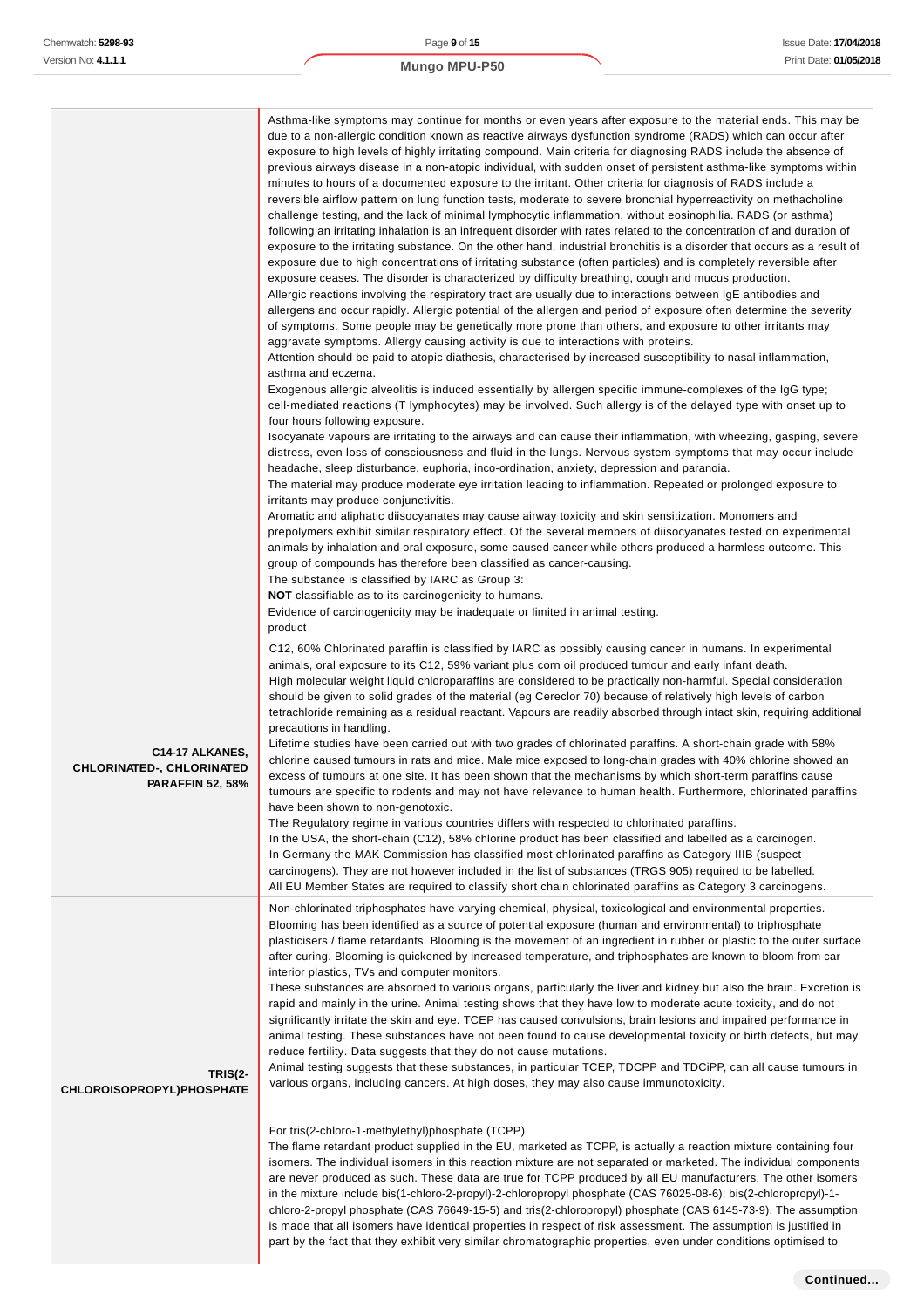separate them. Predicted physicochemical properties differ to only a small extent. Chlorinated alkyl phosphate esters (particularly TCPP) were identified as possible substitutes for the fire retardant pentabromodiphenyl ether They appear to be relatively persistent substances, and there is some human health concern. Three substances in this group have been characterised to a degree and serve as a read across reference for TCPP. They include tris(2-chloroethyl)phosphate (TCEP, CAS 115-96-8), tris[2-(chloro-1-chloromethyl)ethyl]phosphate (TDCP, CAS 13674-87-8) and 2,2-bis(chloromethyl)trimethylene bis[bis(2 chloroethyl)phosphate] (V6, CAS 38051-10-4). Other flame retardants in this family, which do not appear as EU HPV (High Production Volume) substances, include tetrakis[2-(chloroethyl)ethylene)diphosphate (CAS 33125-86-9), tris (2,3-dichloro-1-propyl)phosphate (CAS 78-43-3, an isomer of TDCP))

**Acute toxicity:** The inhalation exposure studies in animals were somewhat equivocal and in general lacking in detailed information. One study yielded an LC50 of > 7 mg/L/4 hr. A limit test yielded an acute LC50 value of >4.6 mg/L/4h. No deaths occurred at this concentration. Toxic signs observed in this study, and in 2 further poorly reported studies, included mild lethargy, matted fur, acute bodyweight depression and convulsions. From the studies, it appears that TCPP is more toxic when administered whole body as aerosol than by nose-only exposure. This suggests that some of the systemic toxicity observed when TCPP is administered whole body may result from dermal or oral uptake, rather than inhalation. Therefore, it is concluded that TCPP is of low toxicity via the inhalation route.

Studies in rats indicated that TCPP is of moderate toxicity via the oral route of exposure, with LD50 values from the better quality studies ranging from 632 mg/kg up to 4200 mg/kg, with the majority of values determined to be <2000 mg/kg. Common clinical and macroscopic signs of toxicity observed on nearly all studies included depression, ataxia, hunched posture, lethargy, laboured respiration, increased salivation, partially closed eyelids, body tremors, pilo-erection, ptosis, haemorrhagic lungs and dark liver and/or kidneys. A NOAEL of 200 mg/kg can be identified for acute oral toxicity. This is taken from a 1996 study, in which no clinical signs of toxicity were observed in animals dosed with 200 mg/kg TCPP. Based on the results of the acute oral studies, TCPP should be classified with R22, harmful if swallowed.

In a delayed neurotoxicity study conducted in hens, TCPP showed moderate toxicity. The principle effects were reduced mean body weight and food consumption, feather loss and cessation of laying. There was no evidence of inhibited plasma acetylcholinesterase or brain neurotoxic esterase enzyme levels. Therefore, there is no concern for acute delayed neurotoxicity for TCPP.

Studies in rats and rabbits indicated that TCPP is of low toxicity via the dermal route of exposure with LD50 values of >2000mg/kg.

There is an extensive database in animals, indicating that TCPP is non-irritant in the rabbit eye and skin. The lack of any substantial skin or eye irritation and the lack of irritation observed in the acute inhalation studies suggest that TCPP would be unlikely to produce significant respiratory tract irritation.

Evidence from a guinea pig study as well as from a local lymph node assay, indicates that TCPP does not possess significant skin sensitisation potential. No information is available on the respiratory sensitisation potential of TCPP.

**Repeat dose toxicity:** A study is available in which male and female rats were fed diets containing TCPP for 13 weeks at concentrations corresponding to mean substance intake values of up to 1349 mg/kg/day and 1745 mg/kg/day for males and females respectively. This study indicated the liver and thyroid to be the main target organs affected by TCPP. Effects observed included statistically significant increases in absolute and relative liver weights in males at all doses and females at the two highest doses, periportal hepatocyte swelling in high dose groups and mild thyroid follicular cell hyperplasia in males at all doses and females at the highest

dose.Based on the increase in both absolute and relative liver weights, accompanied by mild thyroid follicular cell hyperplasia observed in males of all dose groups, a LOAEL of 52 mg/kg/day is derived and taken forward to risk characterisation. This LOAEL is taken forward in preference to the NOAEL which was identified in a 4-week study in which rats were dosed with TCPP at concentrations of 0, 10, 100 and 1000 mg/kg/day, as it was derived from a study of longer duration. The 4-week study also showed the liver as the target organ, with increased liver weight changes observed in the high dose groups, accompanied by hepatocyte hypertrophy in all high-dose males and one mid-dose male and changes in ALAT activity in high-dose animals.

A two-week study in which rats were fed diets of TCPP at concentrations corresponding to mean substance intake values of up to 1636 mg/kg/day for males and 1517 mg/kg/day for females showed no major clinical signs of toxicity. There was a significant reduction in weight gain and food consumption in high dose males during week 2, but there were no other significant findings.

In a 2-generation reproductive toxicity study in which rats were fed TCPP in the diet over two successive generations, the low-dose of 99 mg/kg for females is considered to be the LOAEL for parental toxicity. This is based on decreased body weight and food consumption seen in mid and high dose parental animals and the effects on uterus weight seen in all dosed animals. For males, a NOAEL of approximately 85 mg/kg is derived for parental toxicity, based on decreased body weights, food consumption and organ weight changes observed at mid and high dose groups.

No data are available on inhalation and dermal repeated dose toxicity.

**Genotoxicity:** The mutagenic potential of TCPP has been well investigated in vitro. Evidence from several bacterial mutagenicity studies shows that TCPP is not a bacterial cell mutagen. TCPP was also shown to be non-mutagenic in fungi. In mammalian cell studies, TCPP did not induce forward mutations at the TK locus in L5178Y mouse lymphoma cells in one study, but in a second study, the result was considered equivocal (in the presence of rat liver S9 fraction). A confirmatory mouse lymphoma was conducted in accordance with the relevant regulatory guidelines. The results of the assay indicate that TCPP shows clastogenic activity in vitro in the presence of metabolic activation.

The main concern for TCPP is clastogenicity, owing to the clearly positive in vitro mouse lymphoma study. In vivo, TCPP was not clastogenic in a mouse bone marrow micronucleus test. TCPP did not induce an increase in chromosomal aberrations in a rat bone marrow cytogenetics assay. In order to further investigate the potential for TCPP to induce DNA damage, an in vivo Comet assay in the rat liver was conducted. The liver was chosen for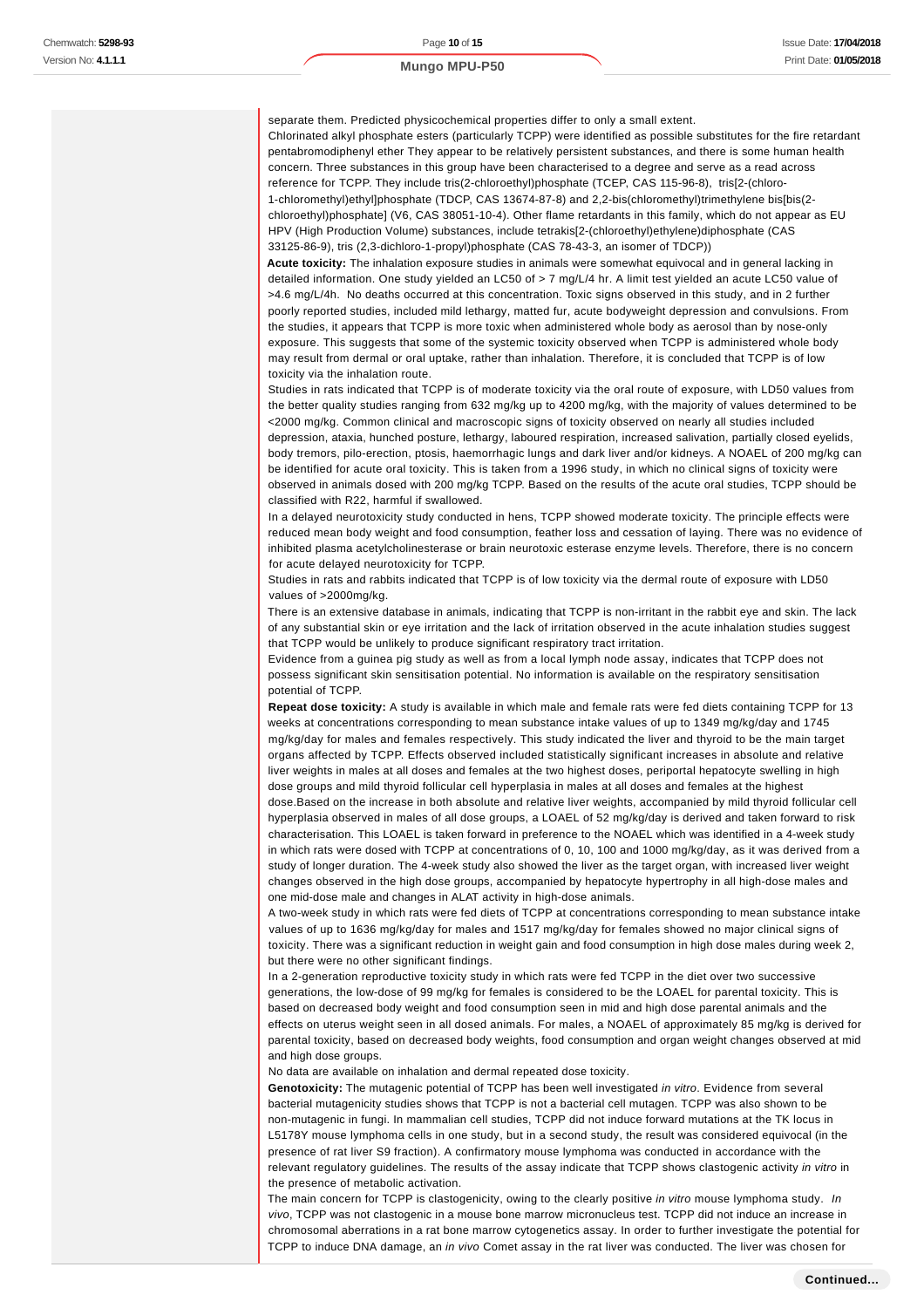| <b>HYDROCARBON PROPELLANT</b> | increased in high dose animals of both generations. A decrease in uterus weight was observed in all dosed<br>females in F0 and in high dose females in F1. Effects were also noted on pituitary weights, significant in high<br>dose females of both generations. A LOAEL of 99 mg/kg is derived for effects on fertility. This is based on<br>effects on the effect on uterus weight seen in all dosed females in F0 and high dose females in F1.<br>Developmental toxicity: From the same study, a LOAEL of 99 mg/kg is derived for developmental toxicity. This<br>is based on a treatment related effect on the number of runts observed in all TCPP-treated groups of the F0<br>generation.<br>In a separate study, no treatment-related effects on foetal mortality, implantation number,<br>resorption or foetal weight were observed following treatment of pregnant dams with TCPP. Cervical ribs and<br>missing 13th ribs were noted at a low incidence in all treatment groups, but not in the control group. However, as a<br>specific rib count undertaken in the 2-generation study did not reveal an increase in this effect, it is concluded<br>that this is not toxicologically significant. Weaning rate and rearing condition were unaffected by treatment and<br>there was no evidence of any abnormality<br>Alkyl esters of phosphoric acid exhibit a low to moderate acute toxicity and metabolised. From studies done on<br>mice, they are not likely to cause gene damage or affect reproduction. However, 2-ethylhexanoic acid produced<br>an effect on newborn rats at high doses to the pregnant female.<br>No significant acute toxicological data identified in literature search.                                                                                                                                                                                                                                                                                                                                                                                                                                                   |  |
|-------------------------------|-------------------------------------------------------------------------------------------------------------------------------------------------------------------------------------------------------------------------------------------------------------------------------------------------------------------------------------------------------------------------------------------------------------------------------------------------------------------------------------------------------------------------------------------------------------------------------------------------------------------------------------------------------------------------------------------------------------------------------------------------------------------------------------------------------------------------------------------------------------------------------------------------------------------------------------------------------------------------------------------------------------------------------------------------------------------------------------------------------------------------------------------------------------------------------------------------------------------------------------------------------------------------------------------------------------------------------------------------------------------------------------------------------------------------------------------------------------------------------------------------------------------------------------------------------------------------------------------------------------------------------------------------------------------------------------------------------------------------------------------------------------------------------------------------------------------------------------------------------------------------------------------------------------------------------------------------------------------------------------------------------------------------------------------------------------------------------------------------------------------------------------------------------------------|--|
|                               | comet analysis as TCPP caused an increased mutation frequency in the mouse lymphoma assay in the presence<br>of S9 and also induced liver enlargement in repeat dose studies. Under the conditions of this study, TCPP did not<br>induce DNA damage in the liver of rats treated with either 750 or 1500 mg/kg TCPP.<br>Overall, it is considered that TCPP is not genotoxic in vivo.<br>Carcinogenicity: TCPP is structurally similar to two other chlorinated alkyl phosphate esters, TDCP (tris<br>[2-chloro-1-(chloromethyl)ethyl] phosphate) and TCEP (tris (2-chloroethyl) phosphate). TDCP and TCEP are<br>non-genotoxic carcinogens, in vivo, and have agreed classifications of Carc Cat 3 R40. Based on the available<br>repeat dose toxicity data for TCPP, supported by a qualitative read-across from TDCP and TCEP, there is a<br>potential concern for carcinogenicity for TCPP by a nongenotoxic mechanism. No quantitative read-across can be<br>performed since there are no insights into an underlying mode of action for TCEP and TDCP which would make a<br>prediction on a relatively potency of TCPP possible. Therefore, as a reasonable worst case approach, a risk<br>characterisation will be carried out for this end-point.<br>It is proposed that the effects observed in the 90-day study for TCPP are taken as a starting point for risk<br>characterisation. If these effects were to progress to cancer, they would do so by a non-genotoxic mechanism.<br>Therefore, it is proposed that the LOAEL of 52 mg/kg/day, identified from the 90-day study with TCPP, should be<br>used as a basis for risk characterisation of the carcinogenicity endpoint.<br>Reproductive toxicity: In a two-generation reproductive toxicity study with TCPP, there were no treatment related<br>effects in pre-coital time, mating index, female fecundity index, male and female fertility index, duration of<br>gestation and post-implantation loss. There was no effect on sperm parameters at necropsy. In females, the<br>length of the longest oestrus cycle and the mean number of cycles per animal were statistically significantly |  |

| <b>Acute Toxicity</b>                   | $\checkmark$ | Carcinogenicity                           | w            |
|-----------------------------------------|--------------|-------------------------------------------|--------------|
| <b>Skin Irritation/Corrosion</b>        | $\checkmark$ | Reproductivity                            | $\circ$      |
| <b>Serious Eye</b><br>Damage/Irritation | a.           | <b>STOT - Single Exposure</b>             | $\checkmark$ |
| Respiratory or Skin<br>sensitisation    | $\checkmark$ | <b>STOT - Repeated</b><br><b>Exposure</b> | w            |
| <b>Mutagenicity</b>                     | ∾            | <b>Aspiration Hazard</b>                  | $\circ$      |
|                                         |              |                                           |              |

Legend:  $\mathbf{X}$  – Data available but does not fill the criteria for classification – Data available to make classification

 $\bigcirc$  – Data Not Available to make classification

## **SECTION 12 ECOLOGICAL INFORMATION**

| <b>Toxicity</b>                                                  |                         |                           |                |                         |                         |
|------------------------------------------------------------------|-------------------------|---------------------------|----------------|-------------------------|-------------------------|
|                                                                  | <b>ENDPOINT</b>         | <b>TEST DURATION (HR)</b> | <b>SPECIES</b> | <b>VALUE</b>            | <b>SOURCE</b>           |
| Mungo MPU-P50                                                    | <b>Not</b><br>Available | Not Available             | Not Available  | <b>Not</b><br>Available | Not<br>Available        |
| polymeric<br>diphenylmethane<br>diisocyanate                     | <b>ENDPOINT</b>         | <b>TEST DURATION (HR)</b> | <b>SPECIES</b> | <b>VALUE</b>            | <b>SOURCE</b>           |
|                                                                  | <b>Not</b><br>Available | Not Available             | Not Available  | <b>Not</b><br>Available | <b>Not</b><br>Available |
| C14-17 alkanes,<br>chlorinated-, chlorinated<br>paraffin 52, 58% | <b>ENDPOINT</b>         | <b>TEST DURATION (HR)</b> | <b>SPECIES</b> | <b>VALUE</b>            | <b>SOURCE</b>           |
|                                                                  | EC50                    | 48                        | Crustacea      | 0.0059mg/L              | 2                       |
|                                                                  | <b>NOEC</b>             | 504                       | Crustacea      | $0.01$ mg/L             | $\overline{2}$          |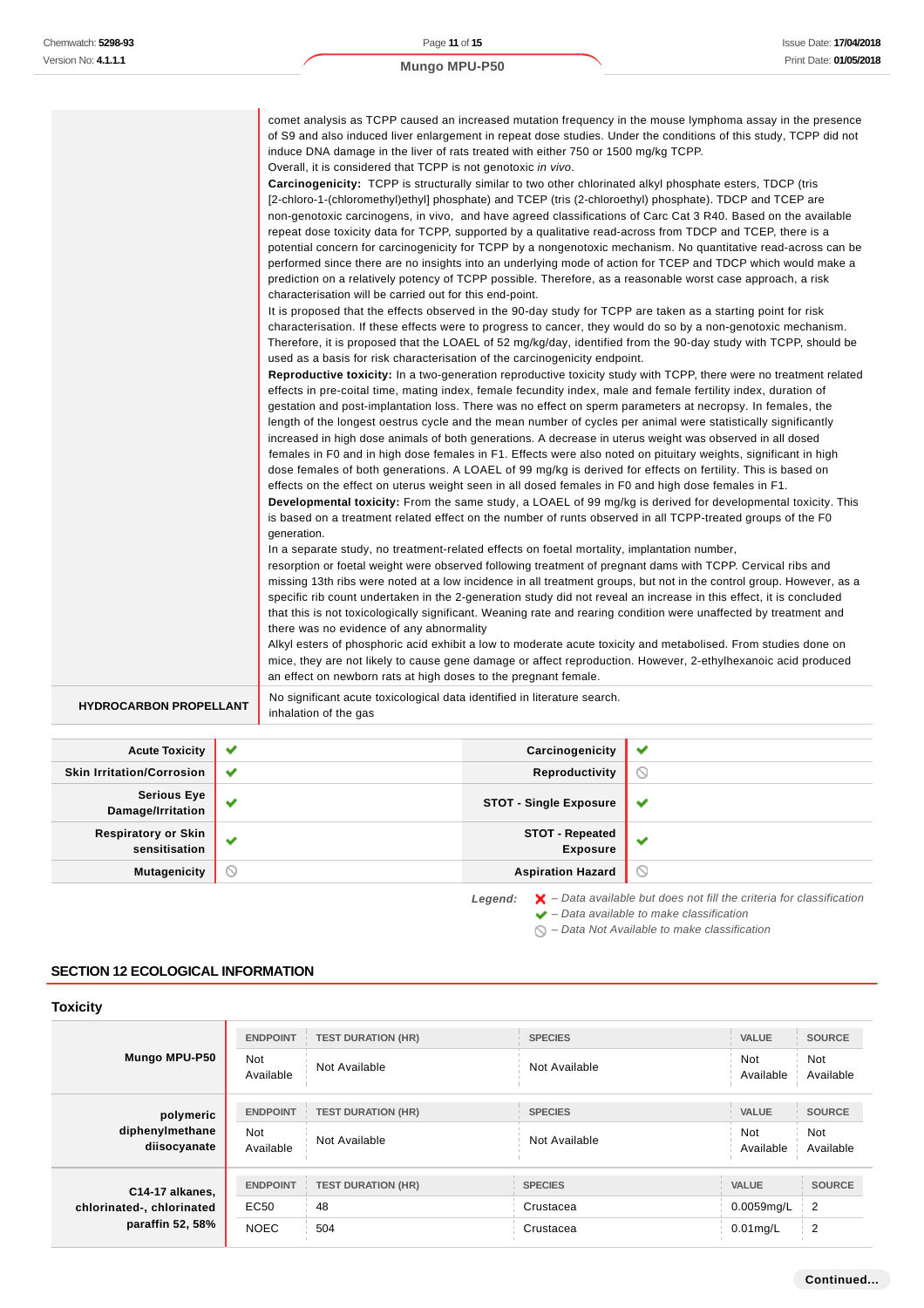|                                        | <b>ENDPOINT</b>                                                                                                         | <b>TEST DURATION (HR)</b> | <b>SPECIES</b>                | <b>VALUE</b> | <b>SOURCE</b> |
|----------------------------------------|-------------------------------------------------------------------------------------------------------------------------|---------------------------|-------------------------------|--------------|---------------|
|                                        | <b>LC50</b>                                                                                                             | 96                        | <b>Fish</b>                   | $=31.6$ mg/L | 1             |
| $tris(2-$<br>chloroisopropyl)phosphate | EC50                                                                                                                    | 48                        | Crustacea                     | $=63mg/L$    | $\mathbf{1}$  |
|                                        | <b>EC50</b>                                                                                                             | 96                        | Algae or other aquatic plants | $=4$ mg/L    |               |
|                                        | <b>NOEC</b>                                                                                                             | 96                        | Algae or other aquatic plants | 6mg/L        |               |
|                                        |                                                                                                                         |                           |                               |              |               |
|                                        | <b>ENDPOINT</b>                                                                                                         | <b>TEST DURATION (HR)</b> | <b>SPECIES</b>                | VALUE        | <b>SOURCE</b> |
| dimethyl ether                         | <b>LC50</b>                                                                                                             | 96                        | <b>Fish</b>                   | >4100.0mg/L  | 2             |
|                                        | EC50                                                                                                                    | 48                        | Crustacea                     | >4400.0mg/L  | 2             |
|                                        | <b>NOEC</b>                                                                                                             | 48                        | Crustacea                     | >4000mg/L    |               |
|                                        |                                                                                                                         |                           |                               |              |               |
|                                        | <b>ENDPOINT</b>                                                                                                         | <b>TEST DURATION (HR)</b> | <b>SPECIES</b>                | VALUE        | <b>SOURCE</b> |
| hydrocarbon propellant                 | Not                                                                                                                     |                           |                               | Not          | Not           |
|                                        | Available                                                                                                               | Not Available             | Not Available                 | Available    | Available     |
| Legend:                                | Extracted from 1. IUCLID Toxicity Data 2. Europe ECHA Registered Substances - Ecotoxicological Information - Aquatic    |                           |                               |              |               |
|                                        | Toxicity 3. EPIWIN Suite V3.12 (QSAR) - Aquatic Toxicity Data (Estimated) 4. US EPA, Ecotox database - Aquatic Toxicity |                           |                               |              |               |
|                                        | - Data 5. ECETOC Aquatic Hazard Assessment Data 6. NITE (Japan) - Bioconcentration Data 7. METI (Japan)                 |                           |                               |              |               |
|                                        | Bioconcentration Data 8. Vendor Data                                                                                    |                           |                               |              |               |
|                                        |                                                                                                                         |                           |                               |              |               |

Harmful to aquatic organisms, may cause long-term adverse effects in the aquatic environment. **DO NOT** discharge into sewer or waterways.

### **Persistence and degradability**

| Ingredient                               | Persistence: Water/Soil | Persistence: Air |
|------------------------------------------|-------------------------|------------------|
| tris $(2 -$<br>chloroisopropyl)phosphate | <b>HIGH</b>             | <b>HIGH</b>      |
| dimethyl ether                           | LOW                     | LOW              |

## **Bioaccumulative potential**

| Ingredient                               | <b>Bioaccumulation</b> |
|------------------------------------------|------------------------|
| tris $(2 -$<br>chloroisopropyl)phosphate | LOW (BCF = $4.6$ )     |
| dimethyl ether                           | LOW (LogKOW = $0.1$ )  |

## **Mobility in soil**

| Ingredient                               | <b>Mobility</b>      |
|------------------------------------------|----------------------|
| tris $(2 -$<br>chloroisopropyl)phosphate | LOW (KOC = 1278)     |
| dimethyl ether                           | $HIGH (KOC = 1.292)$ |

### **SECTION 13 DISPOSAL CONSIDERATIONS**

#### **Waste treatment methods**

| <b>Product / Packaging</b><br>disposal | • Consult State Land Waste Management Authority for disposal.<br>Discharge contents of damaged aerosol cans at an approved site.<br>Allow small quantities to evaporate.<br>DO NOT incinerate or puncture aerosol cans.<br>Bury residues and emptied aerosol cans at an approved site. |
|----------------------------------------|----------------------------------------------------------------------------------------------------------------------------------------------------------------------------------------------------------------------------------------------------------------------------------------|
|----------------------------------------|----------------------------------------------------------------------------------------------------------------------------------------------------------------------------------------------------------------------------------------------------------------------------------------|

### **SECTION 14 TRANSPORT INFORMATION**

#### **Labels Required**

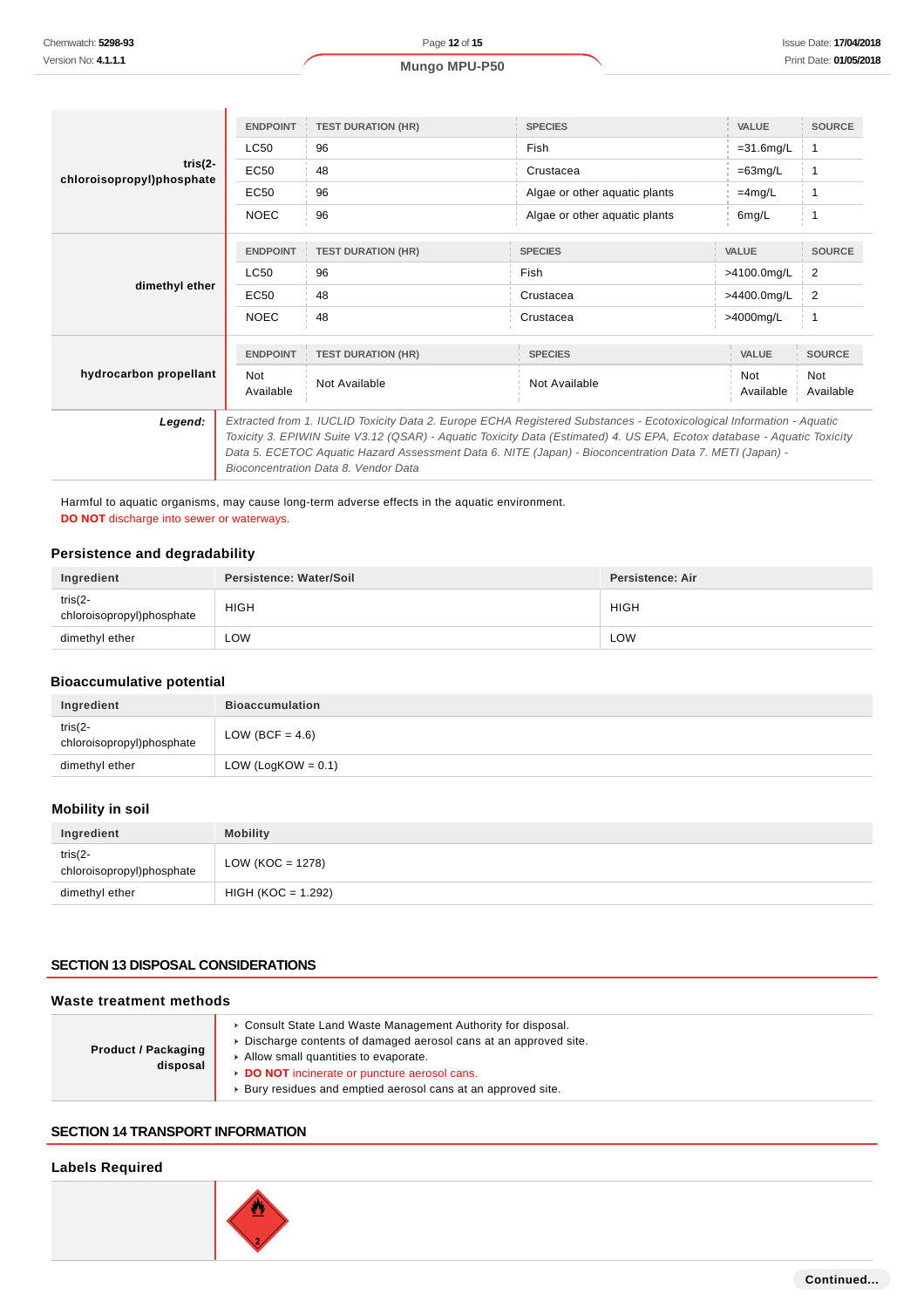| <b>Marine Pollutant</b>     | <b>NO</b> |
|-----------------------------|-----------|
| <b>HAZCHEM</b>              | 2Y        |
| <b>Land transport (ADG)</b> |           |

| <b>UN number</b>                     | 1950                                                                   |  |
|--------------------------------------|------------------------------------------------------------------------|--|
| UN proper shipping<br>name           | <b>AEROSOLS</b>                                                        |  |
| <b>Transport hazard</b><br>class(es) | Class<br>2.1<br>Subrisk<br>Not Applicable                              |  |
| Packing group                        | Not Applicable                                                         |  |
| <b>Environmental hazard</b>          | Not Applicable                                                         |  |
| Special precautions for<br>user      | Special provisions<br>63 190 277 327 344<br>Limited quantity<br>1000ml |  |

### **Air transport (ICAO-IATA / DGR)**

| <b>UN number</b>                     | 1950                                                             |                       |                                   |  |
|--------------------------------------|------------------------------------------------------------------|-----------------------|-----------------------------------|--|
| UN proper shipping<br>name           | Aerosols, flammable; Aerosols, flammable (engine starting fluid) |                       |                                   |  |
| <b>Transport hazard</b><br>class(es) | <b>ICAO/IATA Class</b><br>ICAO / IATA Subrisk                    | 2.1<br>Not Applicable |                                   |  |
|                                      | <b>ERG Code</b><br>10L                                           |                       |                                   |  |
| Packing group                        | Not Applicable                                                   |                       |                                   |  |
| <b>Environmental hazard</b>          | Not Applicable                                                   |                       |                                   |  |
| Special precautions for<br>user      | Special provisions                                               |                       | A145 A167 A802; A1 A145 A167 A802 |  |
|                                      | Cargo Only Packing Instructions                                  |                       | 203                               |  |
|                                      | Cargo Only Maximum Qty / Pack                                    |                       | 150 kg                            |  |
|                                      | Passenger and Cargo Packing Instructions                         |                       | 203; Forbidden                    |  |
|                                      | Passenger and Cargo Maximum Qty / Pack                           |                       | 75 kg; Forbidden                  |  |
|                                      | Passenger and Cargo Limited Quantity Packing Instructions        |                       | Y203; Forbidden                   |  |
|                                      | Passenger and Cargo Limited Maximum Qty / Pack                   |                       | 30 kg G; Forbidden                |  |

### **Sea transport (IMDG-Code / GGVSee)**

| <b>UN</b> number                     | 1950                                                                                                                       |
|--------------------------------------|----------------------------------------------------------------------------------------------------------------------------|
| UN proper shipping<br>name           | <b>AEROSOLS</b>                                                                                                            |
| <b>Transport hazard</b><br>class(es) | <b>IMDG Class</b><br>2.1<br><b>IMDG Subrisk</b><br>Not Applicable                                                          |
| Packing group                        | Not Applicable                                                                                                             |
| <b>Environmental hazard</b>          | Not Applicable                                                                                                             |
| Special precautions for<br>user      | <b>EMS Number</b><br>$F-D, S-U$<br>Special provisions<br>63 190 277 327 344 381 959<br><b>Limited Quantities</b><br>1000ml |

## **Transport in bulk according to Annex II of MARPOL and the IBC code**

Not Applicable

### **SECTION 15 REGULATORY INFORMATION**

**Safety, health and environmental regulations / legislation specific for the substance or mixture**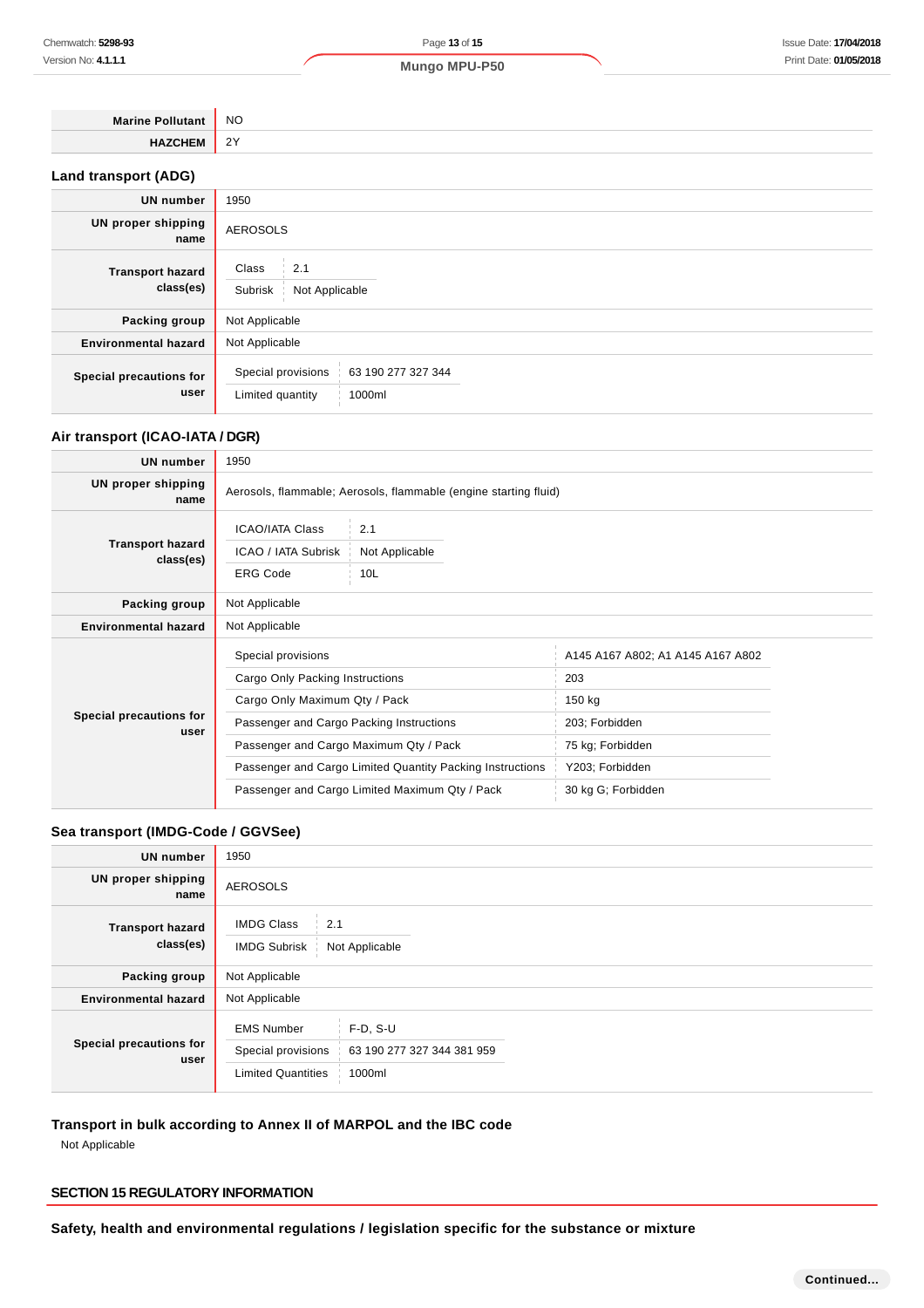| POLYMERIC DIPHENYLMETHANE DIISOCYANATE(9016-87-9) IS FOUND ON THE FOLLOWING REGULATORY LISTS                                                 |                                                                                                                          |  |
|----------------------------------------------------------------------------------------------------------------------------------------------|--------------------------------------------------------------------------------------------------------------------------|--|
| Australia Exposure Standards<br>Australia Hazardous Chemical Information System (HCIS) - Hazardous                                           | Australia Standard for the Uniform Scheduling of Medicines and Poisons<br>(SUSMP) - Appendix F (Part 3)                  |  |
| Chemicals                                                                                                                                    | Australia Standard for the Uniform Scheduling of Medicines and Poisons                                                   |  |
| Australia Inventory of Chemical Substances (AICS)                                                                                            | (SUSMP) - Schedule 6                                                                                                     |  |
| Australia Standard for the Uniform Scheduling of Medicines and Poisons<br>(SUSMP) - Appendix E (Part 2)                                      | Australia Work Health and Safety Regulations 2016 - Hazardous chemicals<br>(other than lead) requiring health monitoring |  |
|                                                                                                                                              | International Agency for Research on Cancer (IARC) - Agents Classified<br>by the IARC Monographs                         |  |
| C14-17 ALKANES, CHLORINATED-, CHLORINATED PARAFFIN 52, 58%(85535-85-9) IS FOUND ON THE FOLLOWING REGULATORY LISTS                            |                                                                                                                          |  |
| Australia Hazardous Chemical Information System (HCIS) - Hazardous<br>Chemicals                                                              | Australia Inventory of Chemical Substances (AICS)                                                                        |  |
| TRIS(2-CHLOROISOPROPYL)PHOSPHATE(13674-84-5) IS FOUND ON THE FOLLOWING REGULATORY LISTS<br>Australia Inventory of Chemical Substances (AICS) |                                                                                                                          |  |
| DIMETHYL ETHER(115-10-6) IS FOUND ON THE FOLLOWING REGULATORY LISTS                                                                          |                                                                                                                          |  |
| Australia Exposure Standards                                                                                                                 | Australia Standard for the Uniform Scheduling of Medicines and Poisons<br>(SUSMP) - Appendix B (Part 3)                  |  |
| Australia Hazardous Chemical Information System (HCIS) - Hazardous<br>Chemicals                                                              | Australia Standard for the Uniform Scheduling of Medicines and Poisons                                                   |  |
| Australia Inventory of Chemical Substances (AICS)                                                                                            | (SUSMP) - Appendix E (Part 2)                                                                                            |  |
|                                                                                                                                              | Australia Standard for the Uniform Scheduling of Medicines and Poisons<br>(SUSMP) - Schedule 5                           |  |
| HYDROCARBON PROPELLANT(68476-85-7.) IS FOUND ON THE FOLLOWING REGULATORY LISTS                                                               |                                                                                                                          |  |
| Australia Exposure Standards                                                                                                                 | Australia Standard for the Uniform Scheduling of Medicines and Poisons                                                   |  |

| Australia Hazardous Chemical Information System (HCIS) - Hazardous | (SUSMP) - Appendix E (Part 2)                                          |
|--------------------------------------------------------------------|------------------------------------------------------------------------|
| Chemicals                                                          | Australia Standard for the Uniform Scheduling of Medicines and Poisons |
| Australia Inventory of Chemical Substances (AICS)                  | (SUSMP) - Schedule 5                                                   |

| <b>National Inventory</b>               | <b>Status</b>                                                                                                                                                                                   |
|-----------------------------------------|-------------------------------------------------------------------------------------------------------------------------------------------------------------------------------------------------|
| Australia - AICS                        | Y                                                                                                                                                                                               |
| Canada - DSL                            | Υ                                                                                                                                                                                               |
| Canada - NDSL                           | N (dimethyl ether; C14-17 alkanes, chlorinated-, chlorinated paraffin 52, 58%; hydrocarbon propellant; tris(2-<br>chloroisopropyl)phosphate; polymeric diphenylmethane diisocyanate)            |
| China - IECSC                           | Y                                                                                                                                                                                               |
| Europe - EINEC / ELINCS /<br><b>NLP</b> | N (polymeric diphenylmethane diisocyanate)                                                                                                                                                      |
| Japan - ENCS                            | N (C14-17 alkanes, chlorinated-, chlorinated paraffin 52, 58%)                                                                                                                                  |
| Korea - KECI                            | Υ                                                                                                                                                                                               |
| New Zealand - NZIoC                     | Υ                                                                                                                                                                                               |
| Philippines - PICCS                     | Y                                                                                                                                                                                               |
| USA - TSCA                              | N (C14-17 alkanes, chlorinated-, chlorinated paraffin 52, 58%)                                                                                                                                  |
| Legend:                                 | $Y = All$ ingredients are on the inventory<br>$N = Not$ determined or one or more ingredients are not on the inventory and are not exempt from listing(see specific<br>ingredients in brackets) |

#### **SECTION 16 OTHER INFORMATION**

| <b>Revision Date</b> | 17/04/2018              |
|----------------------|-------------------------|
| <b>Initial Date</b>  | 1/2018<br>704/<br><br>. |

### **Other information**

## **Ingredients with multiple cas numbers**

| <b>Name</b>                              | <b>CAS No</b>                                    |
|------------------------------------------|--------------------------------------------------|
| tris $(2 -$<br>chloroisopropyl)phosphate | 13674-84-5, 16839-32-0, 98112-32-4, 1244733-77-4 |
| dimethyl ether                           | 115-10-6, 157621-61-9                            |
| hydrocarbon propellant                   | 68476-85-7., 68476-86-8.                         |